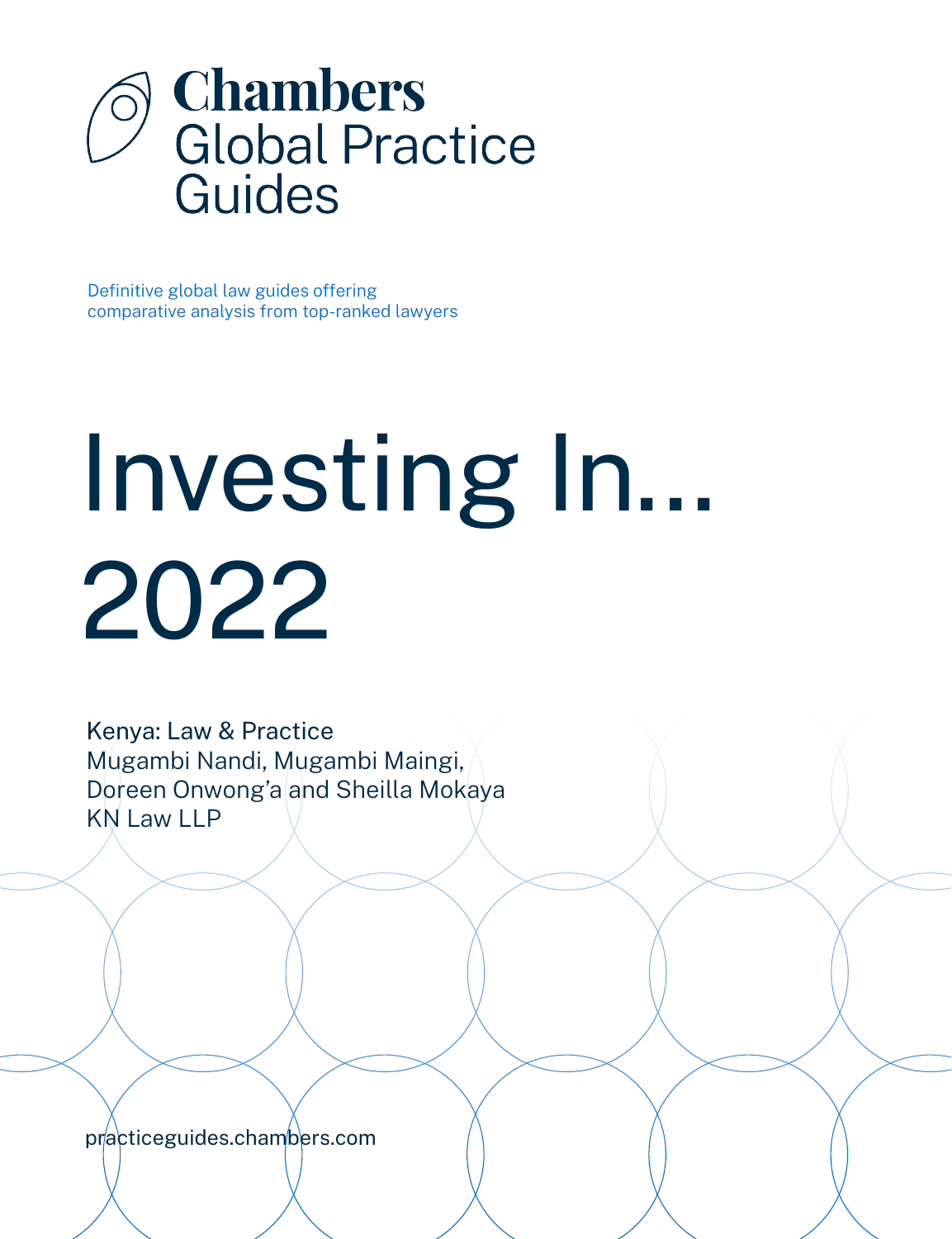# Law and Practice

*Contributed by:*

*Mugambi Nandi, Mugambi Maingi, Doreen Onwong'a and Sheilla Mokaya KN Law LLP [see p.20](#page-19-0)*

# **CONTENTS**

|     | 1. Legal System and Regulatory<br><b>Framework</b>          |      |
|-----|-------------------------------------------------------------|------|
|     |                                                             | p.3  |
| 1.1 | Legal System                                                | p.3  |
| 1.2 | Regulatory Framework for Foreign Direct<br>Investment (FDI) | p.4  |
|     | 2. Economic/Political/Business Climate                      | p.4  |
| 2.1 | Outlook and FDI Developments                                | p.4  |
|     | 3. Mergers and Acquisitions                                 | p.6  |
| 3.1 | <b>Transaction Structures</b>                               | p.6  |
| 3.2 | Regulation of Domestic M&A Transactions                     | p.6  |
|     | 4. Corporate Governance and Disclosure/                     |      |
|     | Reporting                                                   | p.7  |
| 4.1 | Corporate Governance Framework                              | p.7  |
| 4.2 | Relationship between Companies and<br>Minority Investors    | p.7  |
| 4.3 | Disclosure and Reporting Obligations                        | p.8  |
|     | 5. Capital Markets                                          | p.9  |
| 5.1 | <b>Capital Markets</b>                                      | p.9  |
| 5.2 | Securities Regulation                                       | p.10 |
| 5.3 | <b>Investment Funds</b>                                     | p.11 |
|     | 6. Antitrust/Competition                                    | p.11 |
| 6.1 | Applicable Regulator and Process Overview                   | p.11 |
| 6.2 | Criteria for Review                                         | p.12 |
| 6.3 | Remedies and Commitments                                    | p.12 |
| 6.4 | Enforcement                                                 | p.12 |
|     |                                                             |      |



|        | 7. Foreign Investment/National Security         | p.13 |
|--------|-------------------------------------------------|------|
| 7.1    | Applicable Regulator and Process Overview       | p.13 |
| 7.2    | <b>Criteria for Review</b>                      | p.13 |
| 7.3    | Remedies and Commitments                        | p.13 |
| 7.4    | Enforcement                                     | p.13 |
|        | 8. Other Review/Approvals                       | p.13 |
| 8.1    | <b>Other Regimes</b>                            | p.13 |
| 9. Tax |                                                 | p.14 |
| 9.1    | <b>Taxation of Business Activities</b>          | p.14 |
| 9.2    | Withholding Taxes on Dividends, Interest, Etc.  | p.15 |
| 9.3    | <b>Tax Mitigation Strategies</b>                | p.15 |
| 9.4    | Tax on Sale or Other Dispositions of FDI        | p.16 |
| 9.5    | Anti-evasion Regimes                            | p.16 |
|        | 10. Employment and Labour                       | p.17 |
|        | 10.1 Employment and Labour Framework            | p.17 |
|        | 10.2 Employee Compensation                      | p.18 |
|        | 10.3 Employment Protection                      | p.18 |
|        | 11. Intellectual Property and Data              |      |
|        | Protection                                      | p.18 |
|        | 11.1 Intellectual Property Considerations for   |      |
|        | Approval of FDI                                 | p.18 |
|        | 11.2 Intellectual Property Protections          | p.18 |
|        | 11.3 Data Protection and Privacy Considerations | p.19 |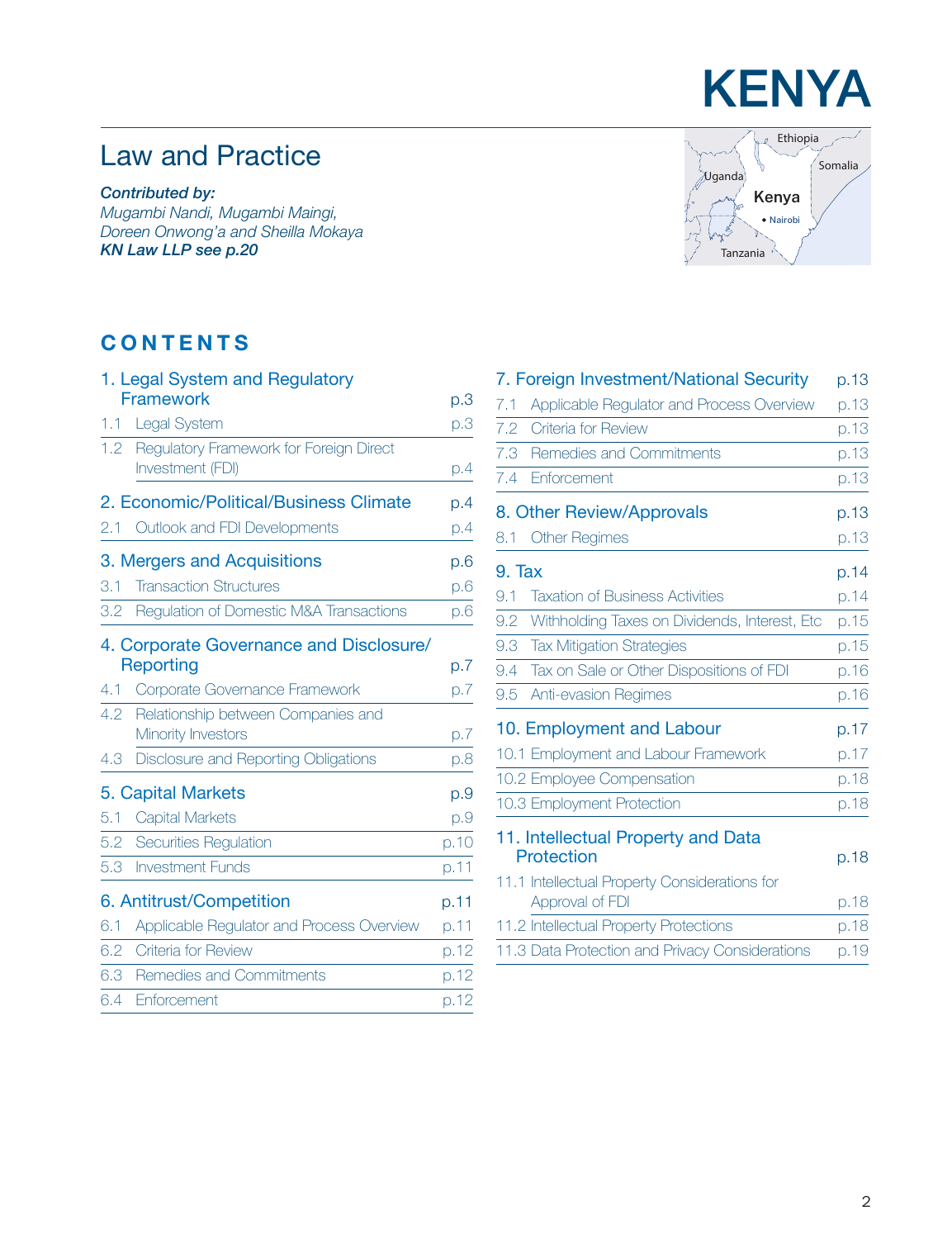## <span id="page-2-0"></span>**1. LEGAL SYSTEM AND REGULATORY FRAMEWORK**

#### **1.1 Legal System**

#### The Executive, the Legislature and the **Judiciary**

Kenya is a constitutional democracy, with three arms of government: the executive, the legislature, and the judiciary. In addition, the 2010 Constitution established a number of independent constitutional commissions. There are two levels of government: the national government, and 47 county governments headed by elected governors. Kenya has a bicameral parliament, comprising the National Assembly and the Senate. The judiciary is composed of various courts, with the Supreme Court as the apex court. Below the Supreme Court is the Court of Appeal; the High Court, which includes specialised courts responsible for land and the environment, labour matters, the magistrates' courts, Kadhi's courts, and specialist tribunals such as the tax disputes tribunal. The decisions of the superior courts are binding on subordinate courts and the tribunals established under statute.

#### **Statutes**

Kenya's legal system is based on English common law. The constitution provides the general framework within which businesses operating in Kenya are regulated. This is supplemented by acts of parliament, referred to as "statutes". Statutes are passed by the national assembly and, where the proposed statute relates to the counties, it will also be considered by the senate. The statutes in place include laws relating to the formation, operation and reporting obligations of various business vehicles, such as the companies and limited liability partnerships acts; industry-specific laws; those relating to trade and commerce addressing matters such as the promotion of foreign investment and standards of goods and exports; and general commercial statutes such as those relating to taxation of income. There are also statutes that generally apply to all businesses, such as the Employment Act, the Competition Act and the Bribery Act. The extent of application of statutes is dependent on the business activities being undertaken, with businesses operating in the financial services, aviation, mining and telecommunications sectors being the most regulated.

#### Regulations and Guidelines

Statutes are usually supplemented by subsidiary legislations in the form of regulations and guidelines. Regulations are published by the executive which is organised into various ministries, each headed by a cabinet secretary appointed by the president. The cabinet secretary of the relevant ministry under which that function falls publishes regulations providing for operational matters if empowered by statute. Guidelines are issued by government entities charged with oversight of particular functions. Guidelines provide general direction to the relevant industry, and although they do not have the force of law, they are often complied with in full.

#### Settlement of Disputes

Disputes arising between private entities or between the state and a private entity are determined by the courts. There are also specific tribunals set up to determine specific disputes for example the National Land Commission (NLC) settles land-related disputes, the Public Procurement Administrative Review Board settles procurement and tender-related disputes, and the Tax Appeals Tribunal settles tax disputes. Appeals from these tribunals usually go to the High Court. To ensure commercial objectives are preserved, tribunals have statutorily set timelines for determining disputes.

#### ADR Mechanisms

Alternative dispute resolution mechanisms, such as arbitration, are also widely applied. The Kenyan Arbitration Act (1995) as amended in 2010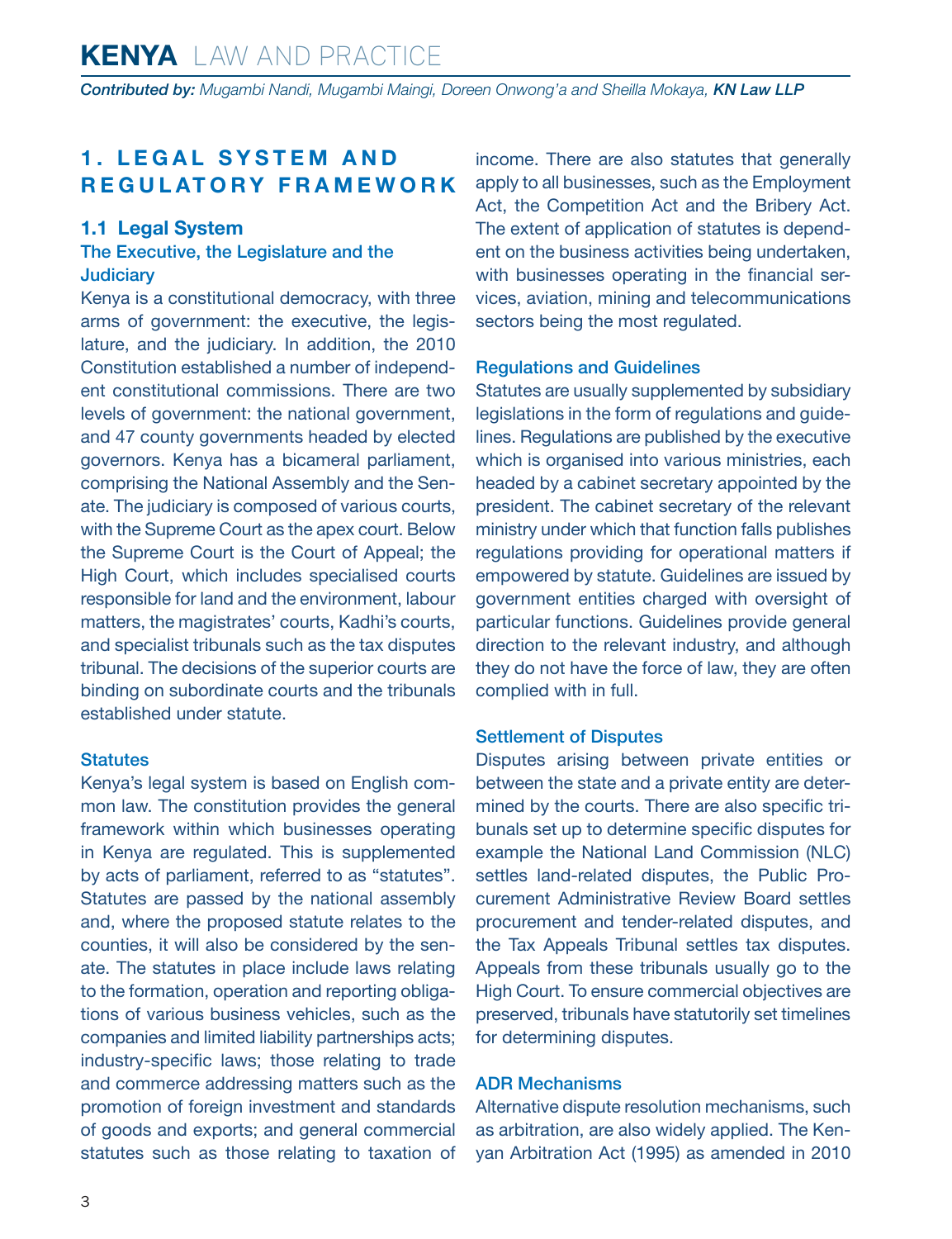<span id="page-3-0"></span>is anchored on the United Nations Commission on International Trade Law (UNCITRAL) Model Law. The Nairobi Centre for International Arbitration (NCIA) was established as an independent, non-profit international organisation for commercial arbitration. Kenya is a member of the International Centre for Settlement of Investment Disputes, and the 1958 New York Convention on the Enforcement of Foreign Arbitral Awards. Since 2018, court-annexed mediation has also been adopted by the courts.

#### **1.2 Regulatory Framework for Foreign Direct Investment (FDI)**

Generally, foreign direct investments do not require approval in Kenya. The transfer of funds in and out of the country may however be subjected to scrutiny by the Central Bank of Kenya and supporting documentation may be requested through the transacting bank. The extent of the documentation requested may vary based on the origin and quantum of the funds. This is part of the government's efforts to curb money laundering and financing of terrorism.

Some regulated sectors also have restrictions on foreign shareholding and requirements for incorporation of a local entity (although this is rare and mostly relates to matters considered to touch on national security). In addition, the acquisition of direct or indirect control of a Kenyan business, subject to certain thresholds as set out in the Competition Act, will be subject to the approval of the Competition Authority of Kenya (in addition to the relevant sector regulator, where applicable). Local content requirements also apply in a number of sectors, like Energy and Construction, to ensure knowledge sharing.

Examples of the regulated sectors of the economy are:

- insurance regulated by the Insurance Regulatory Authority;
- banking regulated by the Central Bank of Kenya;
- pension regulated by the Retirement Benefits Authority;
- information, communications and technology – regulated by the Communications Authority of Kenya;
- aviation regulated by the Kenya Civil Aviation Authority;
- mining regulated by the Mineral Rights Board;
- merchant shipping regulated by the Kenya Maritime Authority;
- private security services regulated by the Private Security Regulatory Authority; and
- construction regulated by the National Construction Authority.

## **2. ECONOMIC/POLITICAL/ BUSINESS CLIMATE**

# **2.1 Outlook and FDI Developments**  Ease of Doing Business

#### *The Big Four Agenda*

Kenya's transformative development plan (dubbed the "Big Four Agenda") which is anchored on, among others, the growth of the manufacturing sector, has led to an increase in foreign investment. To spur growth in capital investments, effective January 2020, the government increased the capital allowances for both local and foreign investors in the mining and energy sectors. Kenya also signed an Economic Partnership Agreement with the United Kingdom which will allow it to continue enjoying duty-free and quota-free access to the UK market. Since July 2020, the governments of Kenya and the United States of America have been engaged in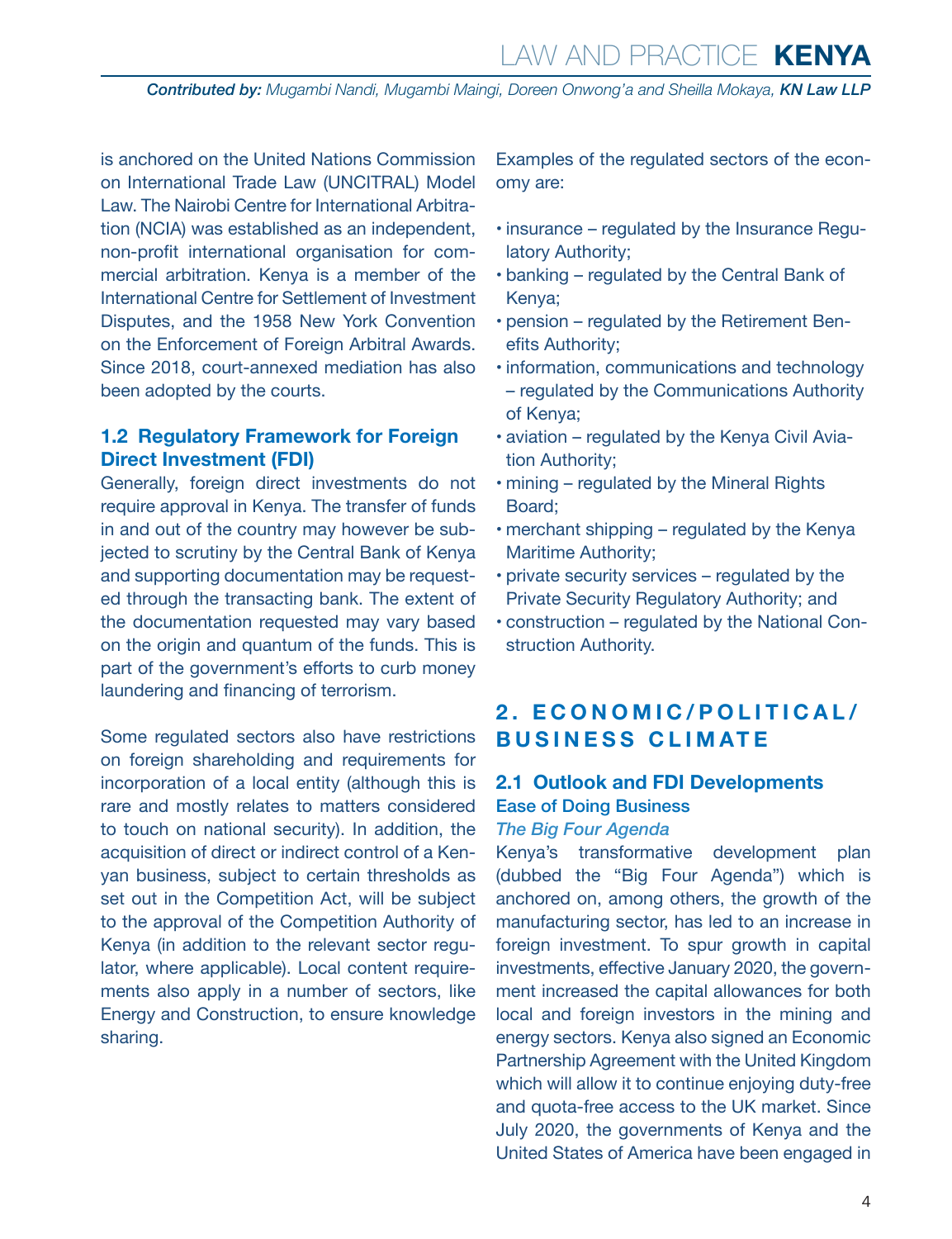*Contributed by: Mugambi Nandi, Mugambi Maingi, Doreen Onwong'a and Sheilla Mokaya, KN Law LLP*

negotiations for a free trade agreement that is set to be first of its kind in sub-Saharan Africa.

*Review of the business regulatory framework* The country has reviewed its business regulatory framework in order to eliminate certain compliance requirements for foreign investors as well as enhance the ease of doing business in the country. The most recent legislative enactments include the following.

- Removal of the requirement for certain instruments, such as those relating to land, to be sealed. The Companies Act now allows for electronic execution of documents.
- The threshold for takeover offers has been increased from 50% to 90%.
- The Public Private Partnerships Act has been amended to allow for transparency and ease of implementation of such projects and facilitate foreign investors who wish to invest in projects for provision of public services. County governments are encouraged to take advantage of such arrangements and benefit from the synergies that come with private sector involvement in government projects. The government has entered into several public private partnerships (PPPs) for provision of affordable housing.
- Implementation of the Integrated Customs Management System (ICMS) for cargo clearance, reducing the clearance time for imports and exports.

#### *The telecoms industry*

Kenya has also established itself as a regional leader in the telecommunications industry. Various government services are also being offered online, including registration of businesses, application for work permits, and filing and payment of taxes. The government has launched the National Land Information Management System (NLIMS) which will digitise all transactions involving land and provide an online land registry. Additionally, the judiciary has migrated to electronic filing of pleadings, and due to the COVID-19 pandemic, some court proceedings are being conducted virtually.

#### Negative Aspects

Despite the gains, Kenya has a burdening tax regime with the government keen on increasing its tax base. Effective from 2 January 2021, foreign businesses are subject to digital service tax payable at 1.5% of the gross transaction value. The government has also proposed a minimum tax to be charged at a rate of 1% of the gross transaction value of a company, which will be payable whether a company makes a profit or not. The application of this tax has been suspended by the courts, pending the hearing of an appeal by the Kenya Revenue Authority.

Kenya will be conducting its general elections in August 2022. This could lead to political volatility which may impact businesses. The country's corruption index has deteriorated.

#### In the Pipeline

Currently, the following items are in the pipeline.

- The National Assembly is considering the Investment Promotion (Amendment) Bill 2021 which, if passed, will enable county governments to participate in the promotion of trade in the country. The Kenya Investment Authority is looking to revise the conditions for getting an investment certificate by lowering the minimum investment for sectors that might not be capital intensive, such as ICT, therefore providing different minimums depending on the sector, and providing timeframes within which immigration permits, including investment permits, can be processed.
- The National Electronic Single Window System Draft Bill 2016, which seeks to promote international and cross-border trade by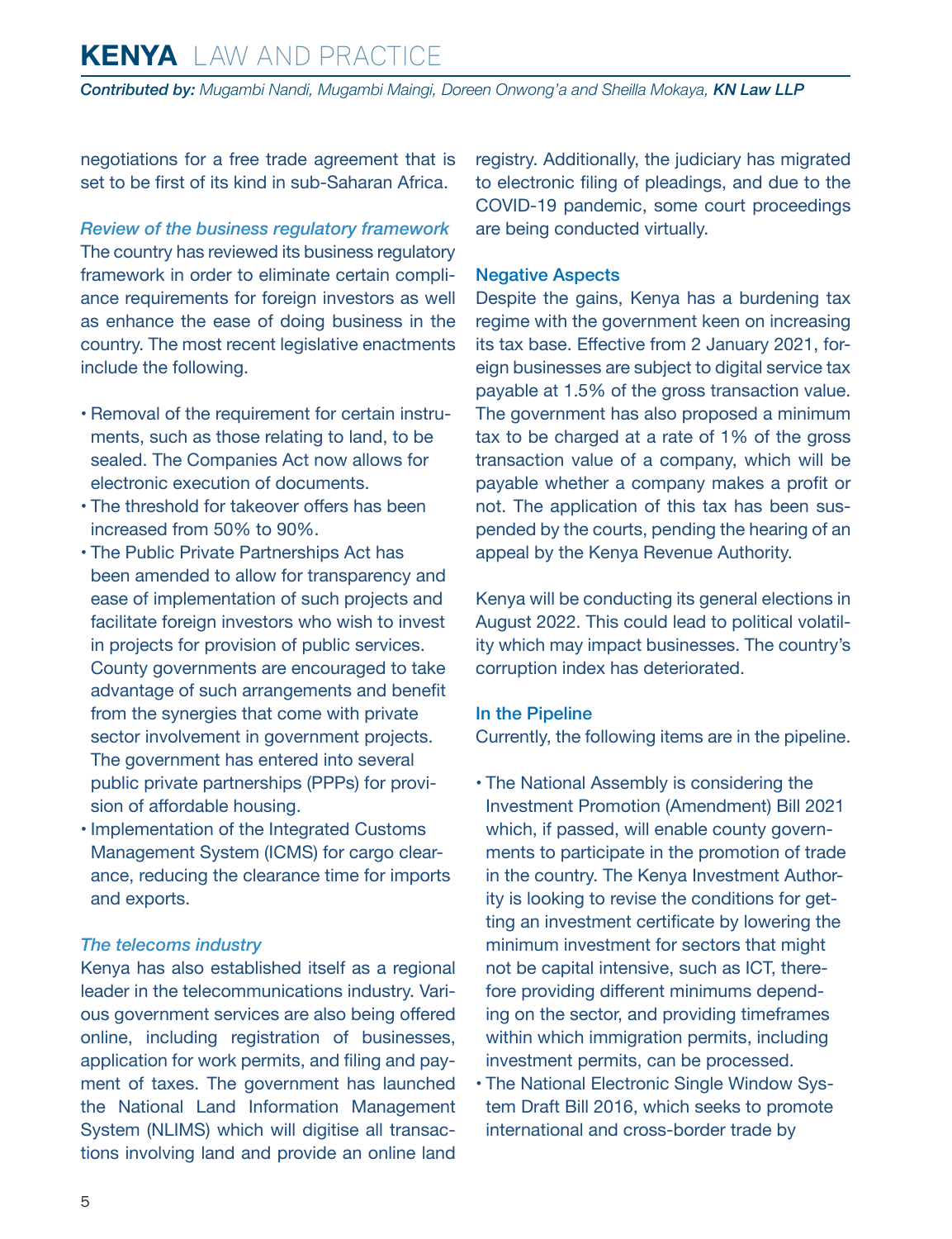# Law and Practice **KENYA**

<span id="page-5-0"></span>*Contributed by: Mugambi Nandi, Mugambi Maingi, Doreen Onwong'a and Sheilla Mokaya, KN Law LLP*

providing for a unified payment system for electronic transactions.

#### Judicial Stability

In terms of the legal environment, Kenya remains relatively stable as to the certainty of law. The Kenyan Supreme Court, in the case of Geo Chem Middle East v Kenya Bureau of Standards (2020) eKLR, reinforced the legal position that arbitral awards are binding and may only be challenged in very limited circumstances.

#### Government Intervention

There have been instances where the government has sought to intervene in contractual arrangements. For instance, through Gazette Notice No 3076, the president appointed the Taskforce on the Review of Power Purchase Agreements (PPAs) between Kenya Power and Lighting Company Limited (KPLC) and independent power producers. The Taskforce's terms of reference involved the review and analysis of the terms of the PPAs entered into by KPLC to ascertain their compliance with government policies, legislation and regulations, and identify the appropriate corrective actions. Following the recommendations of the Taskforce, all negotiations for new PPAs have been discontinued, although the government has indicated that for existing contracts, legal procedure will be followed in cases where amendments need to be made. Such instances are however limited, which may be attributable to the fact that this relates to a utility company and directly affects the cost of living.

## **3 . M E R G E R S A N D ACQUISITIONS**

#### **3.1 Transaction Structures**

The most common structure for M&A of both public and private companies in Kenya is through the acquisition of shares from existing shareholders or by acquiring newly created shares. The acquisition of public listed companies is more complex, as the acquirer must comply with the Capital Markets (Takeovers and Mergers) Regulations, 2002.

Other transaction structures include:

- purchase of the target's assets;
- acquisition of a business or part of a business such as a trading division;
- joint ventures, and
- share swaps.

The key legal considerations in determining the type of transaction structure to adopt include ease of implementation, tax efficiency, risk appetite and the needs of the target business. Where an acquirer is taking a minority interest, the usual structure is the purchase of shares from existing shareholders.

The Companies Act also provides for the use of schemes of arrangement as a way of acquiring a target or effecting a merger. These have not been used since the Companies Act, 2015 came into effect. Schemes of arrangement must be approved by at least 75% of the members of the company and creditors present at the meeting, and thereafter approved by the High Court for implementation.

#### **3.2 Regulation of Domestic M&A Transactions**

The principal legislation regulating M&A transactions is the Competition Act, No 12 of 2010. However, parties proposing to consummate a transaction must review their situation and determine whether the transaction is subject to other regulatory approval, based on the sector and status of the entities. As an example, M&A transactions involving the financial services sector may be subject to approval by all or some of the following additional regulators: the Cen-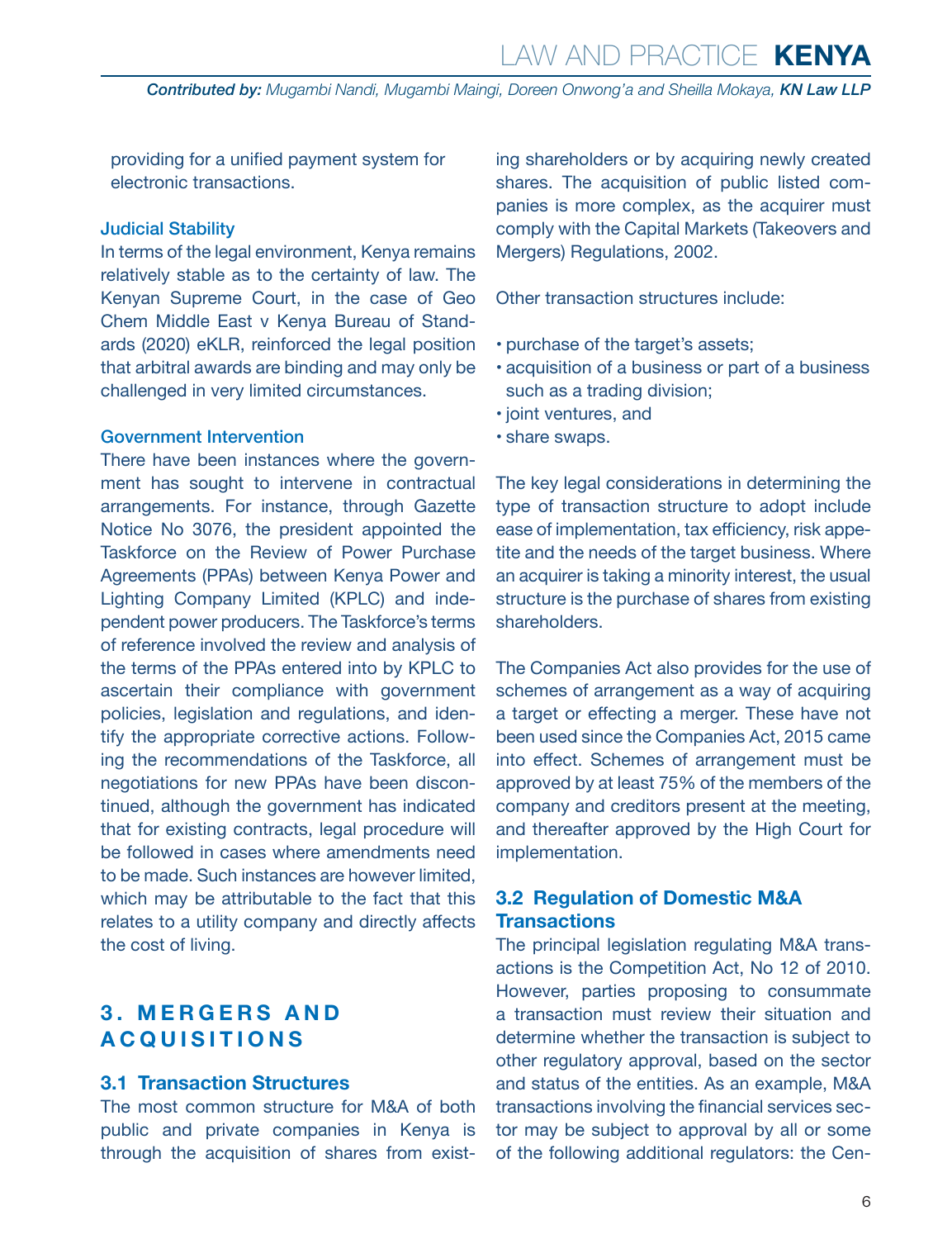<span id="page-6-0"></span>*Contributed by: Mugambi Nandi, Mugambi Maingi, Doreen Onwong'a and Sheilla Mokaya, KN Law LLP*

tral Bank of Kenya, the Insurance Regulatory Authority, the Capital Markets Authority, and the Retirement Benefits Authority. Similarly, a telecommunications sector transaction will require the approval of the Communications Authority of Kenya. M&A transactions involving an entity that has operations within East Africa and COMESA markets may also need to be notified to the regional competition authorities.

# **4 . C O R P O R AT E G O V E R N A N C E A N D DISCLOSURE/REPORTING**

#### **4.1 Corporate Governance Framework**

Corporate entities used for business in Kenya are either companies or limited liability partnerships (LLPs).

#### **Companies**

The Companies Act sets the minimum corporate governance standards for companies and requires that a private company must have at least one director while a public company must have at least two directors. The general duties of directors are codified in the Act. Public companies as well as private companies with a share capital of more than KES5 million are also required to have a company secretary. Public companies are required to convene a general meeting every year.

#### Limited Liability Partnerships

The Limited Liability Partnership Act does not provide for minimum governance requirements. There is no requirement to have a partnership deed, and in the absence of such, provisions of the Act apply. A limited liability partnership must, however, have at least two partners and a manager, who may be one of the partners but who must be a natural person. The manager is responsible for statutory filings and compliance.

#### **Requlations**

The Code of Corporate Governance Practices for Issuers of Securities to the Public, 2015 which takes the "apply or explain" approach, applies to all entities (whether listed or not), which have issued securities to the public. The Code requires issuers to ensure independence between the office of the chief executive officer and the board chairman; it prescribes minimum requirements on board composition in relation to independent and non-executive directors; it requires that board committees must be established, ie, audit and risk and board nominations; and it provides for board training and evaluation as well as reporting obligations to the Capital Markets Authority.

Regulated entities, particularly in the financial services sector have specific corporate governance requirements, applicable whether they are issuers of securities to the public or not. These mirror the above requirements and are customised to the specific industry, such as the Prudential Guidelines for banking institutions.

The Capital Markets Authority has also published a Stewardship Code meant to encourage institutional investors, including foreign investors, to take up stewardship roles in listed companies in which they invest, in order to ensure conflicts of interest are managed, and responsible investment policies are established; public disclosures and reporting are done; and sustainable investments are made.

#### **4.2 Relationship between Companies and Minority Investors**

The company laws in Kenya require both private and public companies to treat their shareholders (including minority shareholders) in an equitable manner. In terms of rights, minority investors are entitled to: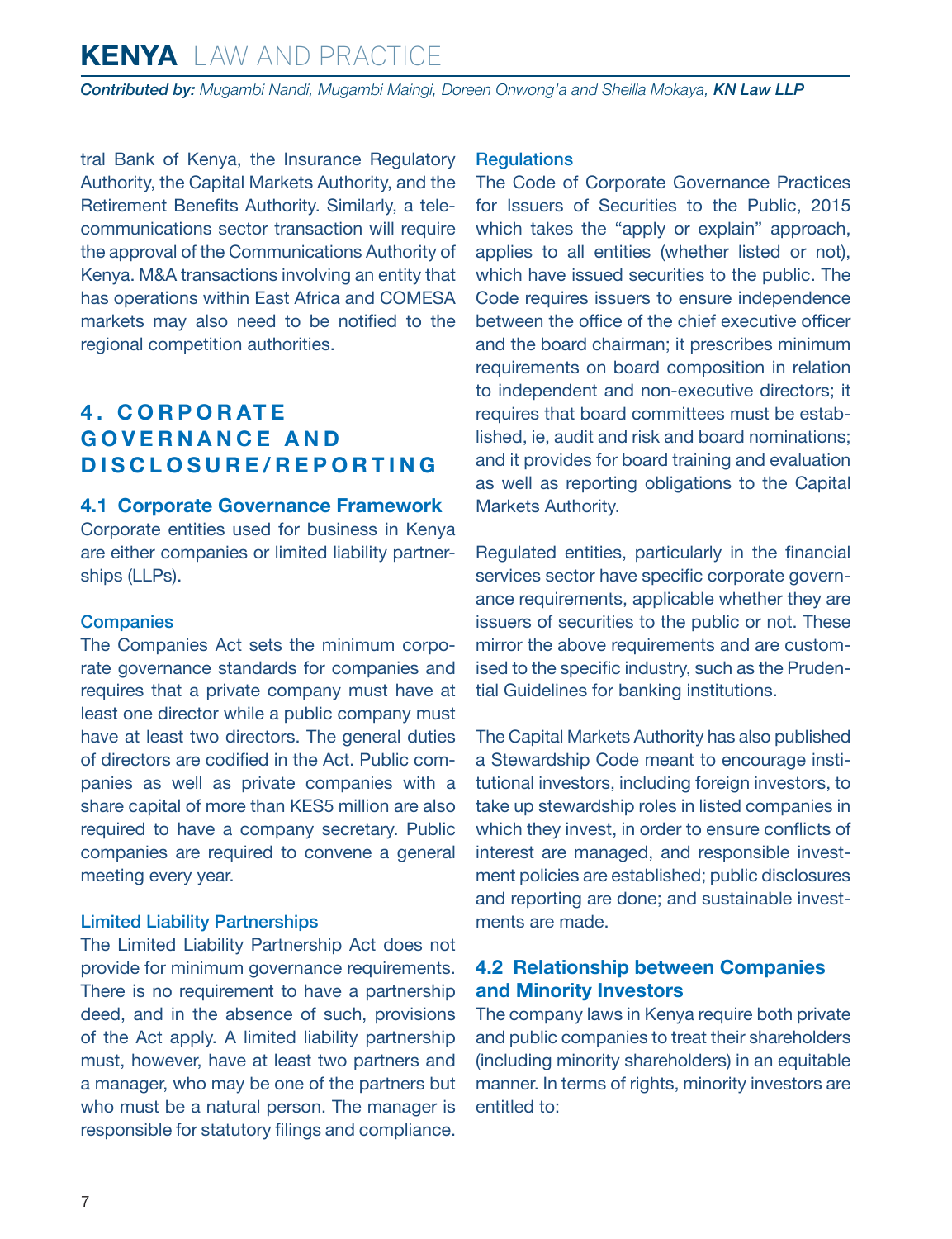- <span id="page-7-0"></span>• receive notice of general meetings of the company;
- receive information on the company's performance;
- attend and participate at the general meeting and, depending on the rights attached to the class of shares, vote; and
- apply to court for investigation of the affairs of the company.

Minority shareholders may exercise the following additional rights to oversee the affairs of the company:

Members holding at least 10% of the paid-up capital of the company may require the directors of the company to convene a general meeting of members. For private companies, the right is exercisable by members holding at least 5% of the paid-up share capital of the company.

Directors are required to give notice of at least 21 days prior to convening a general meeting. However, a general meeting of public companies may be convened at short notice where approved by 95% of the members entitled to vote. For private companies, the short notice must be approved by at least 90% of the members entitled to vote.

Members of a company may apply to the High Court for orders for protection of members where the company's affairs are being conducted in a manner that is oppressive or is unfairly prejudicial to the interests of members generally or some particular member.

Under the Companies Act, any five members having the right to vote on a resolution or such members representing at least 10% of the total voting rights of all the members having the right to vote on a resolution, may demand a poll.

Where an offer is made for the acquisition or takeover of a company, the offeror must extend

the offer to the minority shareholders on the same terms as those agreed with the majority shareholders. The Capital Markets Authority may suspend or cancel the listing of, or trading of any securities or exchange-traded derivatives contracts, for the protection of investors, including minority investors.

#### **4.3 Disclosure and Reporting Obligations**

The disclosure and reporting obligations imposed on companies are twofold: general disclosure and reporting requirements set out in the Companies Act, and industry-specific requirements which require additional disclosures and reports to be lodged with the sector specific regulator. These disclosure and reporting requirements are mandatory regardless of the ownership percentage.

Any changes in a company's shareholding or directorship are to be notified to the Registrar of Companies (the "Registrar") within 14 days of such changes being made.

Companies are to prepare and lodge financial statements with the Registrar comprising:

- statement of financial position;
- income statement;
- cash flow statement; and
- statement of changes in equity.

Where a company has subsidiaries, it will prepare consolidated group financial statements detailing the performance of the subsidiaries.

The notices and documents to be lodged with the Registrar are filed at the Business Registration Service through an online platform known as eCitizen, which is accessible to citizens and non-citizens alike.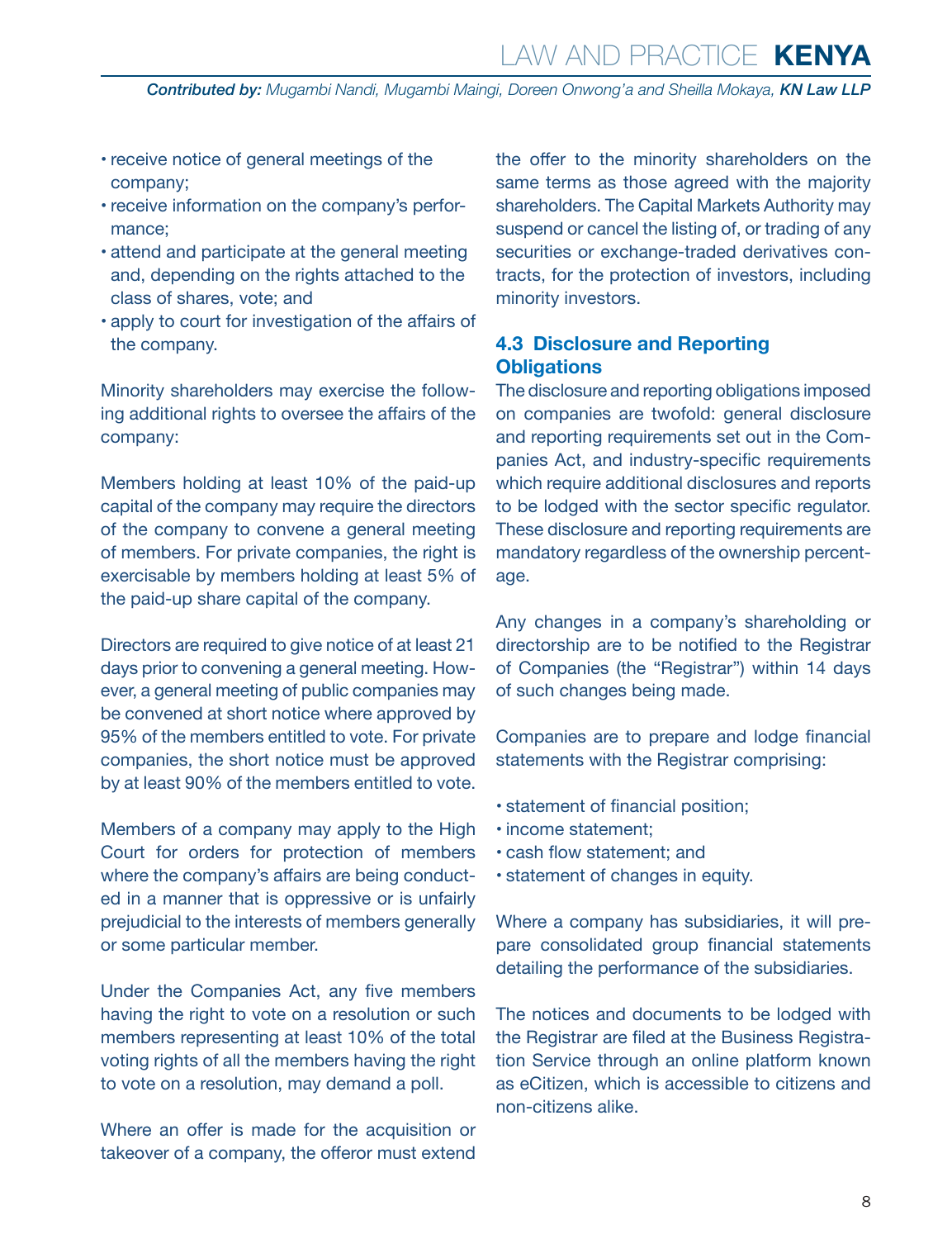<span id="page-8-0"></span>*Contributed by: Mugambi Nandi, Mugambi Maingi, Doreen Onwong'a and Sheilla Mokaya, KN Law LLP*

Both individuals and companies are required to disclose their incomes to the Kenya Revenue Authority and file their tax returns on an annual basis. Effective from 1 January 2022, ultimate parent entities for multinationals will be required to file annual returns with the Kenya Revenue Authority detailing the business activities of the group in the county and in other jurisdictions where the group entities are liable to pay tax.

## **5. CAPITAL MARKETS**

#### **5.1 Capital Markets** The CMA

The capital markets are regulated by the Capital Markets Authority (CMA) which licenses and monitors securities exchanges, market intermediaries and issuers of securities. The Nairobi Securities Exchange (NSE) is the only securities exchange licensed in Kenya and is approved by the CMA as a self-regulatory organisation. It provides oversight and guidance to market supervisors as well as playing a primary approval role for companies looking to list on the Growth Enterprises Market Segment (GEMS).

The CMA has prescribed regulations relating to the issuance of securities to the public, licensing requirements by market intermediaries, conduct requirements, as well as corporate governance and reporting obligations.

#### *The NSE*

There are only 62 companies listed on the NSE (as at November 2021) with a number of delistings witnessed in the recent past. There are 26 active bonds on the NSE. The bond markets have been particularly inactive following a number of defaults but market confidence is slowly coming back. In 2021, the two corporate bonds issued to the public have been over-subscribed. The private capital markets also remain active, providing viable funding to SMEs. The CMA has put in a number of initiatives to revive the capital markets, with a review of the Collective Investment Scheme Regulations and the Capital Markets (Securities) (Public Offers, Listing and Disclosures) Regulations ongoing.

#### *Investment opportunities*

The capital markets provide opportunities for investment in different asset classes other than the conventional equity and debt securities, as well as collective investment schemes including REITs, exchange traded funds and equity derivatives. Provision has also been made for green bonds with the first green bond having been listed on both the Nairobi and London securities exchange in 2020.

#### *Trading*

Trading of listed securities is electronic and conducted via a central depository system maintained by the Central Depository & Settlement Corporation. The NSE has also established an Unquoted Scripts Platform that provides an over-the-counter market for unlisted securities. This has led to an improved flow of information and efficiency in the markets. The CMA also publishes a quarterly market-soundness report that provides the market with crucial information as well as giving insights as to the policy direction it is pursuing. Effective from 2021, investors can now buy and sell shares of a listed company within the same day, ie, day trading.

#### *Sources of funding*

The primary sources of funding remain the banking industry with at least 95% of business funding coming from banks and micro-finance institutions. Saving and credit co-operative societies also provide critical funding to micro, small and medium-sized businesses. Private equity and venture capital (both debt and equity) have also gained traction in the recent past by providing funding for companies in the tech and digital space, as well as businesses in the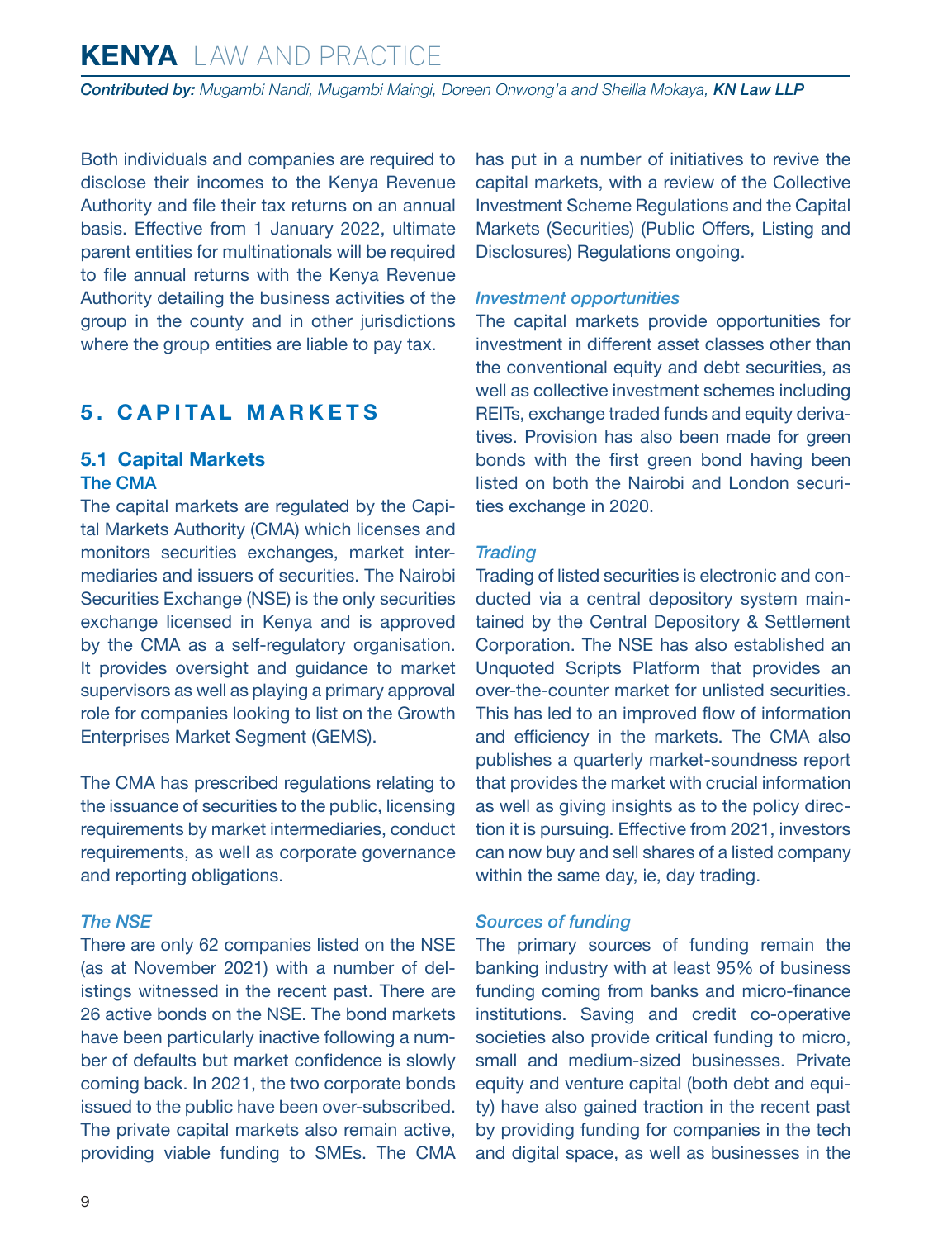<span id="page-9-0"></span>retail, e-commerce and healthcare sectors, with increased participation from Africa-focused offshore funds. The CMA has rolled out a couple of initiatives to ramp up funding of businesses and recently published draft crowd-funding regulations for public participation.

#### **5.2 Securities Regulation**

The primary legislation governing capital markets in Kenya is the Capital Markets Act No 17 of 1989. Subsidiary legislation has been published by the CMA including the Capital Markets (Securities) (Public Offers, Listing and Disclosures) Regulations. Certain securities, such as asset-backed securities, also have specific requirements.

#### The NSE's Four Investment Market Segments

CMA approval is required for any offer of securities to the public or a section of the public. Approval is premised on the issuer meeting eligibility and disclosure requirements which vary depending on the segment the issuer intends to list in. The NSE has four investment market segments, namely:

- the Main Investment Market Segment (MIMS), for companies with fully paid-up share capital of KES50 million and net assets of KES.100 million;
- the Alternative Investment Market Segment (AIMS), for companies with fully paid-up share capital of KES20 million and net assets of KES20 million;
- the Fixed Income Securities Market Segment (FISMS), for treasury and corporate bonds; and
- the Growth Enterprises Market Segment (GEMS), for companies with fully paid-up share capital of KES10 million.

#### Restricted Fixed Income Market Segment

Entities that do not meet the eligibility requirements, such as special-purpose vehicles, may also raise funds through the issue of securities, provided the issue is restricted to sophisticated investors. The NSE maintains a Restricted Fixed Income Market Segment for this purpose. A short form prospectus may also be issued where an issue is targeted at sophisticated investors or for existing approved issuers who continuously disclose information.

#### Raising Funds within the Private Capital **Markets**

For entities raising funds within the private capital markets, an Information Notice must be submitted to the CMA. Certain requirements also apply to companies which, for example, are listed on the exchange so that the company does not need to be closely held. For instance, to be listed on the main investment market segment, at least 25% of the shares must be held by no less than 1,000 shareholders. Companies that have issued securities to the public or a section of the public, generally have certain periodic reporting requirements to the CMA, NSE and their investors. There are also financial reporting and mandatory event-triggered disclosure requirements, for example, on a significant disposal.

#### Regulation of Foreign Investors

Under the Capital Markets (Foreign Investors) Regulations, 2002, foreign investors may subscribe to the shares of a listed company without any restrictions as to the level of holdings. However, the cabinet secretary in charge of finance may prescribe a maximum foreign shareholding in an issuer or listed company where:

- in a privatisation transaction, the government or its agency is divesting its shares to the public; or
- some level of local ownership in a strategic industry or sector in the country is to be maintained; or
- it is in the national interest.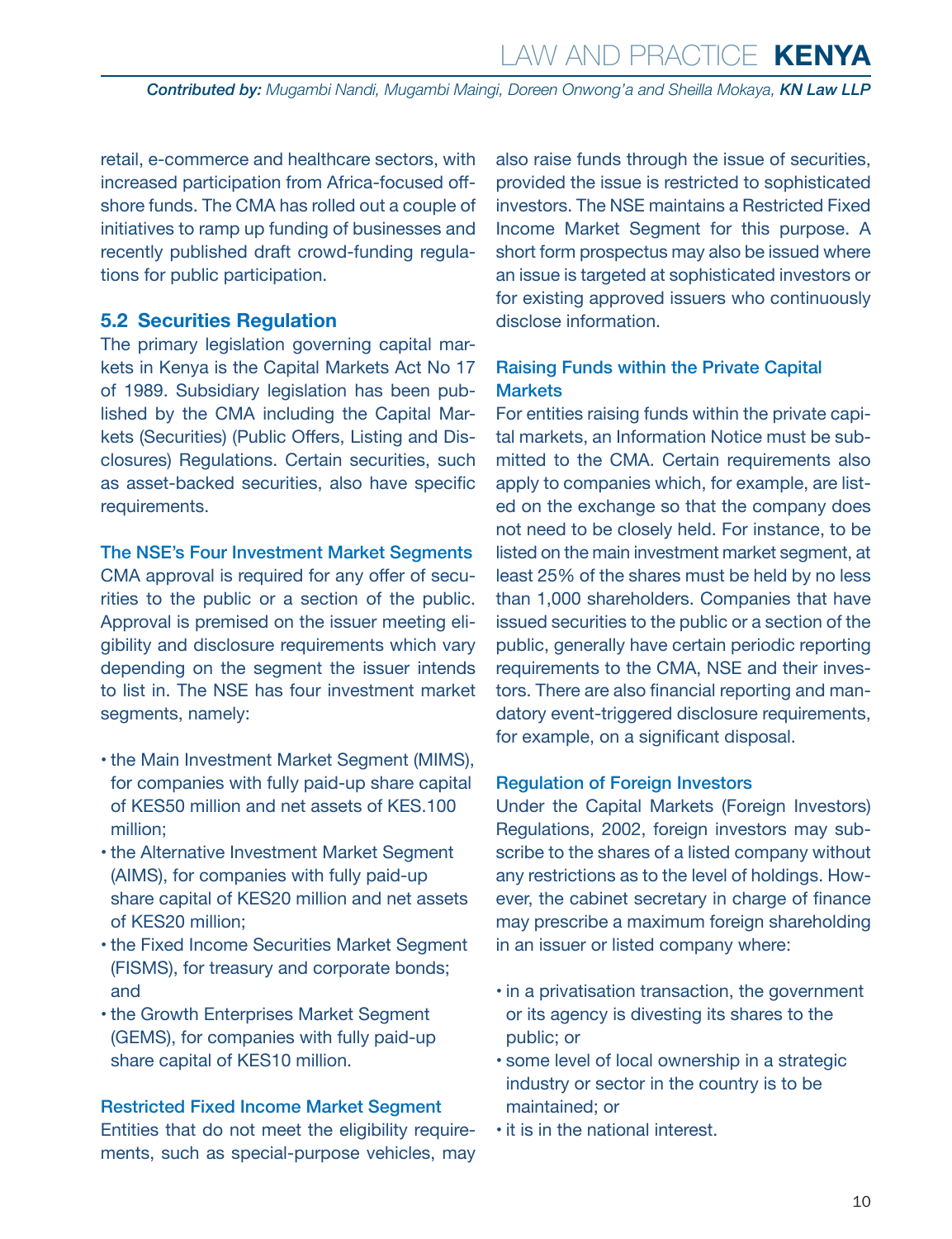<span id="page-10-0"></span>*Contributed by: Mugambi Nandi, Mugambi Maingi, Doreen Onwong'a and Sheilla Mokaya, KN Law LLP*

#### **5.3 Investment Funds**

Foreign investment funds looking to invest in Kenya are not subject to regulatory review except for the purposes of compliance with the Proceeds of Crime and Money Laundering Act. Foreign investment funds continue to play a key role in funding businesses in the private equity and venture capital space, with support from development finance institutions.

However, the Capital Markets Act gives the CMA jurisdiction over investment funds, including foreign-domiciled investment funds seeking to raise funds from Kenyan retirement benefit schemes or other entities that pool funds from the Kenyan public. The CMA has not yet published regulations or guidelines in relation to its mandate.

## **6. ANTITRUST/ COMPETITION**

#### **6.1 Applicable Regulator and Process Overview**

Kenya has a merger control regime set out in the Competition Act. The Act establishes the Competition Authority of Kenya (CAK), the mandate of which is to enforce compliance with the Act. The CAK has published the Consolidated Guidelines on the Substantive Assessment of Mergers, which sets the threshold for transactions that must be notified to the CAK, and those that are exempt.

#### Transactions Requiring Notification

- Companies with a minimum combined turnover or assets of KES1 billion, where the turnover of the target company is above KES100 million.
- In the healthcare sector, companies with a minimum combined turnover or assets of KES500 million, where the turnover of the target company is above KES50 million.
- In the carbon-based mineral sector, if the value of the reserves, the rights and the associated exploration assets to be held as a result of the merger exceeds KES4 billion.
- In the oil sector, where the merger involves pipelines and pipeline systems which receive oil and gas from processing fields belonging to and passing through the meters of the target company, even where the value of the reserves is below KES4 billion.

#### Transactions Excluded from Notification

- Transactions that do not meet the thresholds set out above.
- Acquisition of voting shares where the acquisition:
	- (a) is less than 25%;
	- (b) is acquired solely for investment purposes or in the ordinary course of business; and

(c) does not amount to control.

- Acquisition of further voting securities by an entity which already holds more than 50% of the shares, unless the acquisition is a transfer of joint control to sole control.
- Transactions involving a parent or holding company and its subsidiary.
- Undertakings in the carbon-based mineral exploration and prospecting sectors.

Where either or both the acquiring firm and the target firm operate in two or more member states, the merger must be notified to the Common Market for Eastern and Southern Africa (COMESA) Competition Commission.

A merger proposal will not be implemented unless it is approved by the CAK. A merger implemented without the CAK's approval has no legal effect and obligations imposed on the participating parties in respect of the merger will not be enforceable in legal proceedings.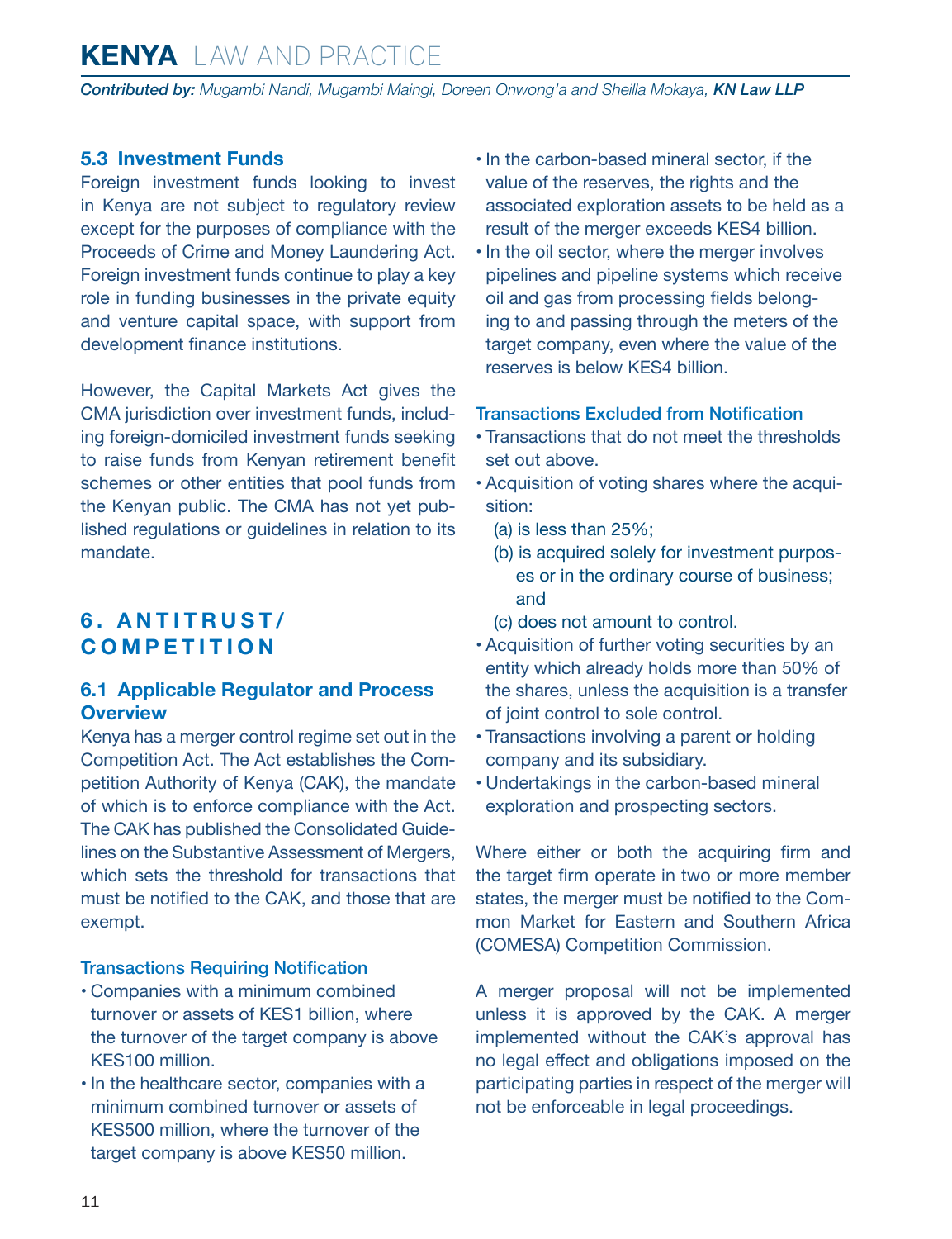# Law and Practice **KENYA**

<span id="page-11-0"></span>*Contributed by: Mugambi Nandi, Mugambi Maingi, Doreen Onwong'a and Sheilla Mokaya, KN Law LLP*

Procedure for Requesting the CAK's Approval Each of the companies involved will file a notification on the CAK portal. Parties share the filing credentials, with one party completing its filing and then the second party following, using the same reference number. The CAK then considers and makes a determination within 60 days after the date on which it received the notification. The CAK may extend the period for determination by a further 30 days. It will thereafter make one of the following decisions:

- to approve implementation of the merger;
- to decline to approve the merger; or
- to approve implementation of the merger subject to certain conditions.

#### **6.2 Criteria for Review**

Merger proposals are subjected to competition assessment and public interest assessment. Public interest considerations require that mergers should not conflict with government policies, for instance, the protection and encouragement of the growth of small businesses.

In undertaking the competitive assessment, the CAK takes the following factors into consideration:

- the extent to which the proposed merger would prevent or reduce competition, or restrict trade or the provision of any service;
- the extent to which the proposed merger would result in any undertaking acquiring a dominant position in a market or strengthening a dominant position in a market;
- the extent to which the proposed merger would result in a benefit to the public which would outweigh any detriment that might result from any undertaking acquiring a dominant position in a market or strengthening a dominant position in a market;
- the extent to which the proposed merger would affect a particular industrial sector or region;
- the extent to which the proposed merger would affect employment;
- the extent to which the proposed merger would affect the ability of small undertakings to gain access to or be competitive in any market;
- the extent to which the proposed merger would affect the ability of national industries to compete in international markets; and
- any benefits likely to be derived from the proposed merger relating to research and development, technical efficiency, increased production, efficient distribution of goods, or provision of services and access to markets.

#### **6.3 Remedies and Commitments**

Remedies and commitments are determined by the CAK on a case-by-case basis. The following are examples of commitments imposed by the CAK in the past:

- the commitment not to lay off workers;
- the commitment not to subject employees to less favourable employment benefits;
- the commitment to reserve 20% of the space in fridges provided to retailers for use for other products, in order to assist SMEs; and
- the commitment to use locally available raw materials.

The conditions imposed are subject to appeal at the Competition Tribunal, an independent body which may overturn the decisions of the CAK Board.

#### **6.4 Enforcement**

Approval from the CAK is required prior to making an investment, if it falls within the threshold of the Competition Act. However, a deposit of not more than 20% of the consideration may be made towards a merger transaction prior to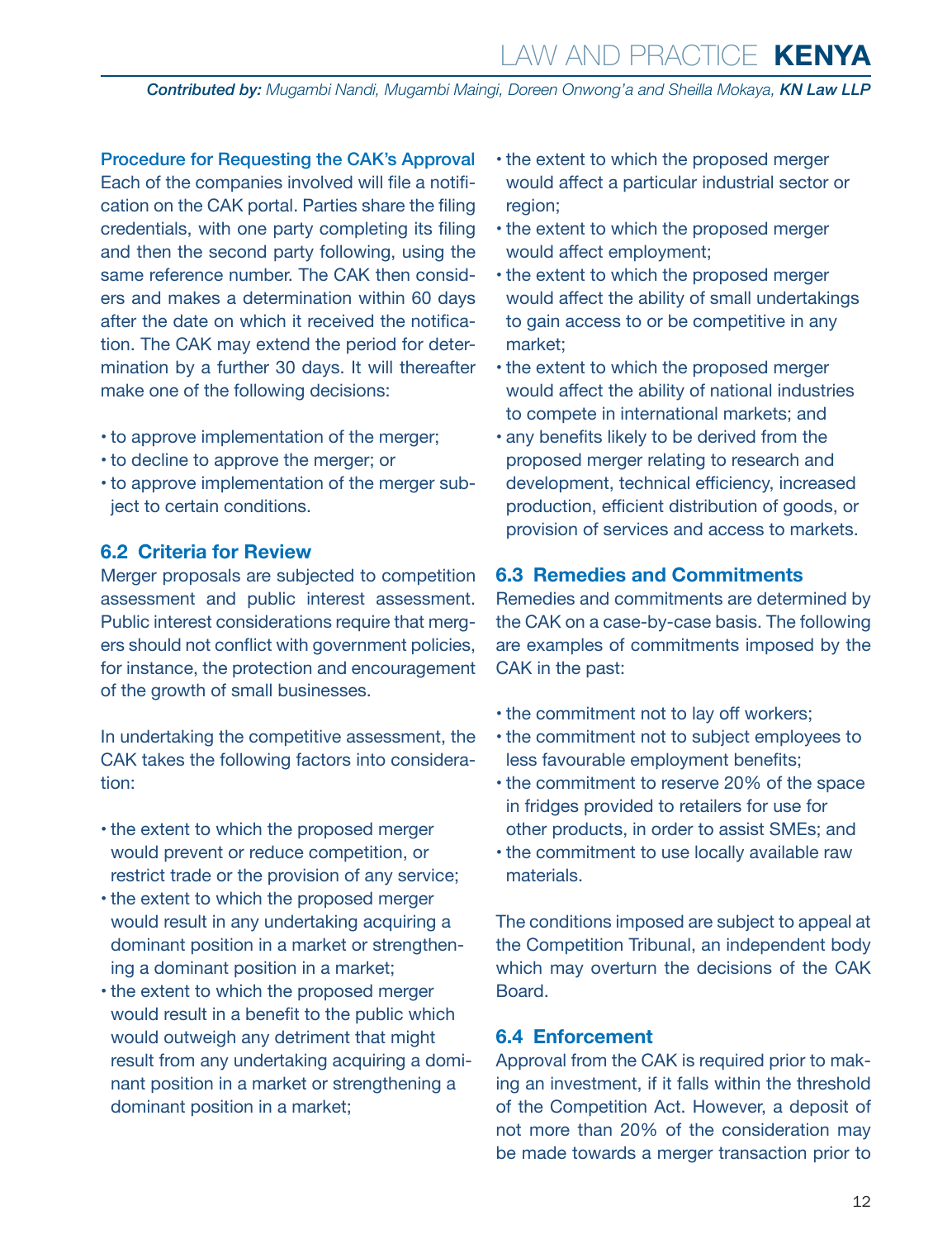<span id="page-12-0"></span>*Contributed by: Mugambi Nandi, Mugambi Maingi, Doreen Onwong'a and Sheilla Mokaya, KN Law LLP*

the approval of the CAK. Failure to obtain the CAK's approval renders the transaction to be of no legal effect, and obligations imposed on the participating parties in respect of the merger will not be enforceable in legal proceedings. The parties may also be subject to monetary penalties from the CAK. The CAK may also, at any time, revoke a decision approving the implementation of a proposed merger if:

- the decision was based on materially incorrect or misleading information occasioned by a party to the merger; or
- a condition attached to the approval of the merger is not complied with.

The CAK's decisions may be appealed to the Competition Tribunal within 30 days of receipt of the decision. The Tribunal will give its verdict within four months after the appeal is lodged. Any party dissatisfied with the decision of the Tribunal may appeal to the High Court within 30 days after notification of the decision. The decision of the High Court will be final.

## **7. FOREIGN INVESTMENT/ NATIONAL SECURITY**

#### **7.1 Applicable Regulator and Process Overview**

Kenya does not have an overt foreign investment national security review regime. Merger proposals are, however, subject to public interest considerations which require that mergers should not conflict with government policies. The public interest review is done by the CAK and proposals are determined on a case-by-case basis. If an investor applies for an investment certificate under the Investment Promotion Act No 6 of 2004, further review procedures may be required where an investment raises an environmental, health or security issue. There are currently no guidelines on how the review will be undertaken and the parameters to be used.

#### **7.2 Criteria for Review**

This is not applicable in Kenya.

#### **7.3 Remedies and Commitments**

This is not applicable in Kenya.

#### **7.4 Enforcement**

This is not applicable in Kenya.

## **8. OTHER REVIEW/ APPROVALS**

#### **8.1 Other Regimes**

The following laws have an impact on how foreign investments may be undertaken in the country by prescribing restrictions on foreign shareholding.

- The Constitution of Kenya Non-citizens can only hold land on the basis of leasehold tenure not exceeding 99 years. Body corporates are regarded as citizens only if they are wholly owned by one or more citizens.
- Land Control Act Chapter 302 The Act restricts the ownership of agricultural land by non-citizens.
- Retirement Benefits Act No 3 of 1997 For an entity to be approved as an administrator of a retirement benefits scheme, at least 60% of its paid-up share capital must be owned by Kenyan citizens, unless the applicant is a bank or an insurance company.
- National Information Communications and Technology (ICT) Policy Guidelines, 2020 – Only companies with at least 30% substantive Kenyan ownership (either corporate or individual) will be licensed to provide ICT services in Kenya.
- Insurance Act Chapter 487 At least one third of the controlling interest in an insur-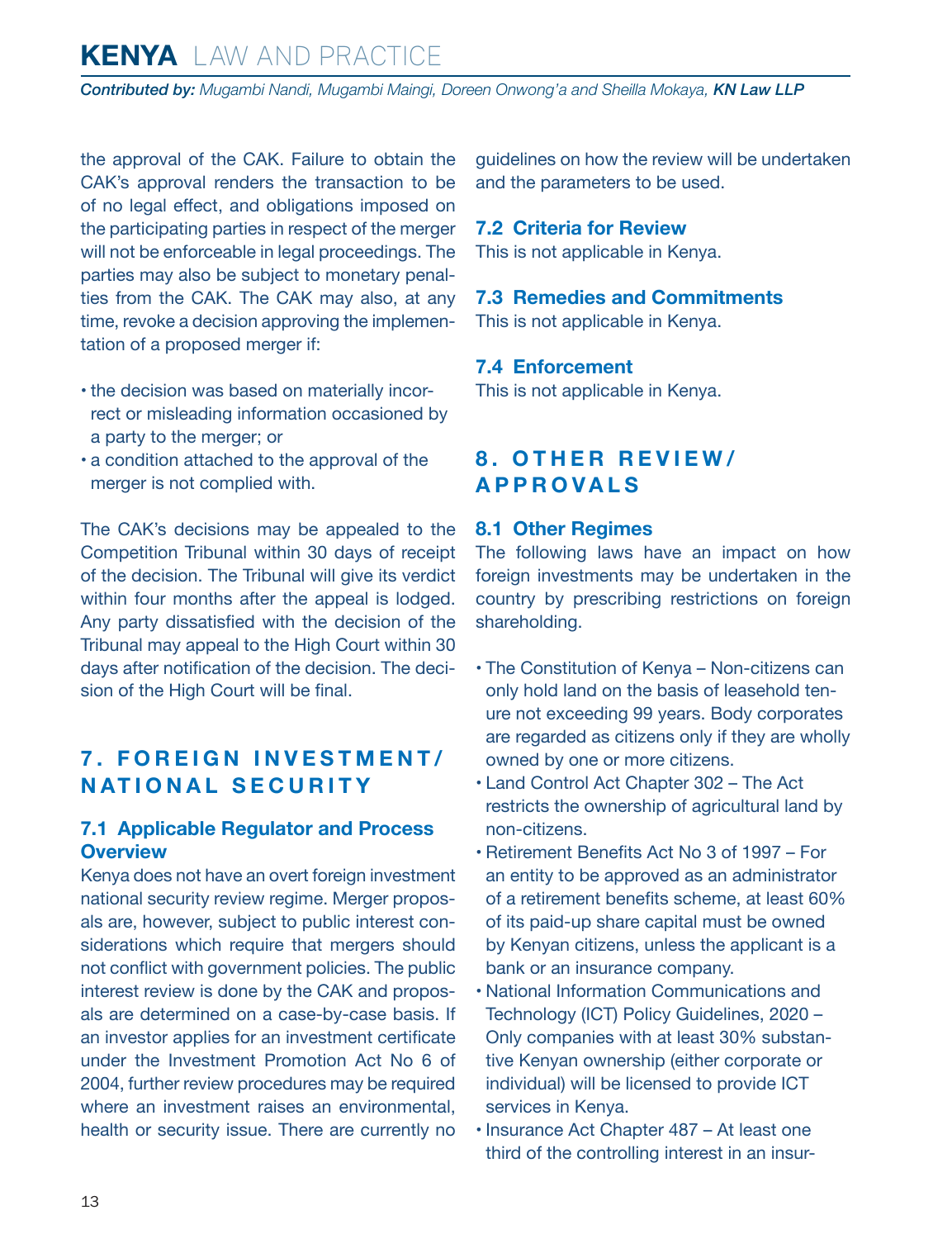<span id="page-13-0"></span>ance company (whether in terms of shares, paid-up share capital or voting rights) should be wholly under the control of citizens of a partner state of the East African Community. To be registered as an insurance broker, an entity must be registered as a company with a paid-up capital of not less than KES1 million, of which at least 60% should be owned by Kenyan citizens; or a partnership where the partners are all citizens of Kenya; or a corporate body where the shares are wholly owned by Kenyan citizens or which is wholly owned by the government. Licensees under the Act are to ensure that at least one third of their directors are Kenyan citizens.

- The Civil Aviation (Licensing of Air Services) Regulations, 2018 – To be registered as an air service under the Civil Aviation Act, the entity must be registered in Kenya, with a duly registered office and permanent premises in Kenya. At least 51% of the entity's shares should be held by Kenyans.
- Mining Act No 12 of 2016 To be eligible for mineral rights relating to small-scale operations, a person must be a citizen of Kenya or a body corporate must have at least 60% of its shareholding held by Kenyan citizens. Mineral dealer permits will only be issued to Kenyan citizens or to body corporates where 60% of the shareholding is held by Kenyan citizens. Where a mineral right is for a largescale mining operation, the state will acquire 10% free interest in the share capital of the entity. The state's 10% free interest in the mining licensee will be held by the National Mining Corporation as provided in the Mining (State Participation) Regulations 2017. Additionally, where the holder of a mining licence's capital expenditure exceeds the amount prescribed by the cabinet secretary, the licensee will be required to list at least 20% of its equity on the securities exchange within three years after commencement of production.

The cabinet secretary is yet to publish the prescribed capital expenditure limits.

- Merchant Shipping (Maritime Service Providers) Regulations, 2011 – To be licensed as a maritime service provider, one must be a Kenyan citizen and, in the case of a company, it must be incorporated in Kenya with at least 51% of the share capital held directly by Kenyan citizens.
- Private Security Regulation Act No 13 of 2016 – Under this Act, an entity will be eligible for registration as a private security service provider if that entity is a company incorporated and established in Kenya, or if it is a foreign company, it must be registered in accordance with the laws of Kenya and have at least 25% local shareholding.
- The National Construction Authority Act Chapter 449A and the National Construction Authority Regulations, 2014 – Foreign contractors will only be licensed in the uppermost category with more stringent requirements regarding financial and technical capacity. The lower categories are restricted to local contractors. The NCA also has minimum local content requirements.
- Engineers Act No 43 of 2011 In order to be registered as an engineering consulting firm in Kenya, at least 51% of the shares in the firm must be held by Kenyan citizens.

Kenya is a liberal market and has no foreign exchange regulations. The High Court recently declared Section 12A of the Land Act, which required non-citizens to obtain the approval of the cabinet secretary prior to owning beach properties, to be unconstitutional.

## **9. TAX**

#### **9.1 Taxation of Business Activities**

The taxes levied on companies are categorised into direct taxes comprising income tax, turno-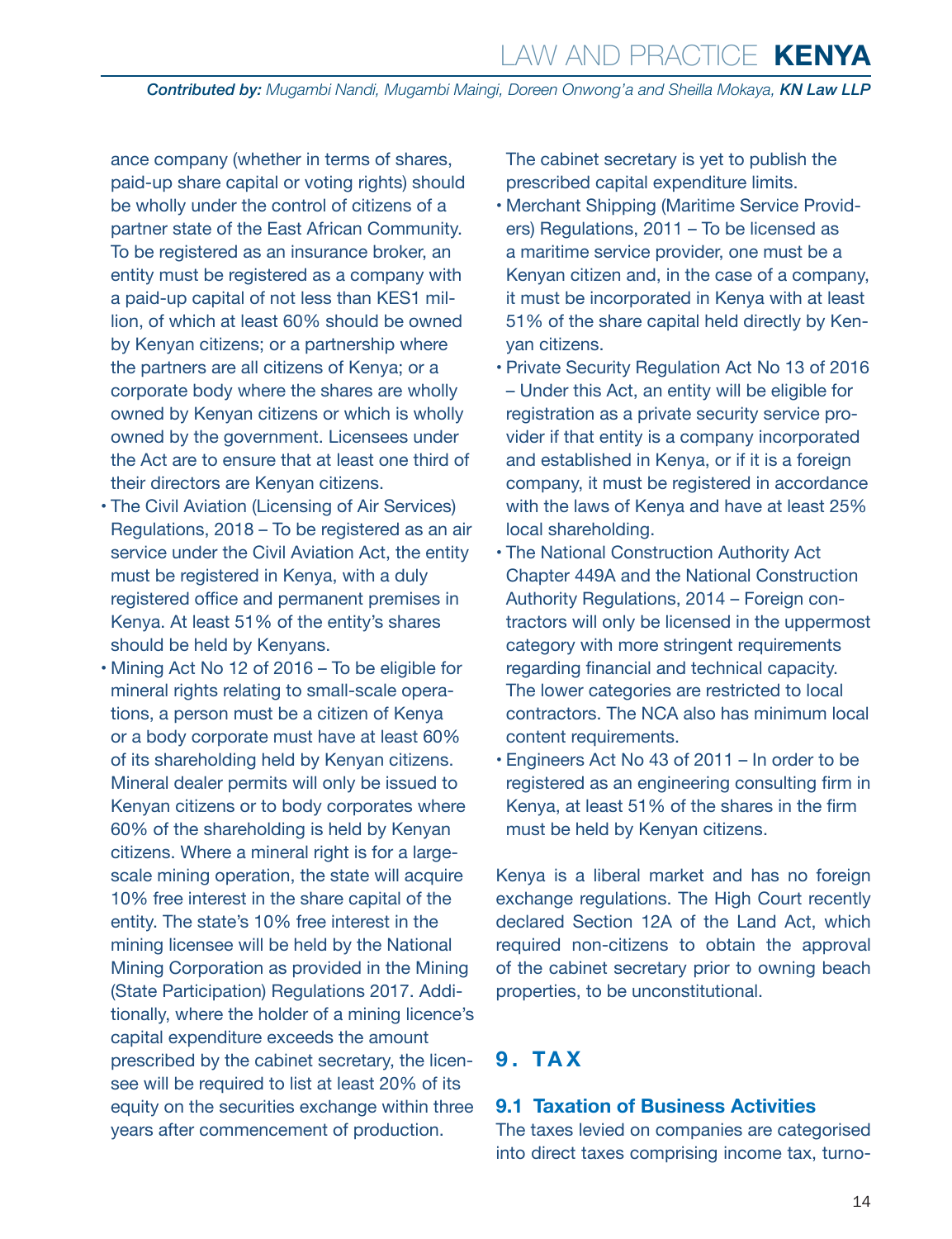<span id="page-14-0"></span>*Contributed by: Mugambi Nandi, Mugambi Maingi, Doreen Onwong'a and Sheilla Mokaya, KN Law LLP*

ver tax, capital gains tax and digital services tax, and indirect taxes which include value-added tax (VAT), withholding tax and excise duty. Locally incorporated companies pay corporation tax at a rate of 30%, while foreign companies are taxed at 37.5%.

Turnover tax is a final tax levied on small companies where the annual income ranges between KES1 million and KES50 million. The tax is charged at a rate of 1% of the annual income. Capital gains tax is charged at a rate of 5% of the net gain realised after the company disposes of investment property. Digital service tax is levied on all services offered through the digital marketplace by companies with no permanent establishments in Kenya. The tax is payable at 1.5% of the gross transaction value.

Companies of which annual taxable supplies are KES5 million or more, are required to register for the VAT obligation.

Partnerships, including limited liability partnerships, are not considered separate legal entities for tax purposes and are therefore tax-transparent vehicles. Instead, profit is taxed at the individual partner level, based on the graduated scale rate set out in the Income Tax Act.

#### **9.2 Withholding Taxes on Dividends, Interest, Etc**

Withholding tax is levied on dividends at a rate of 5% for residents and 20% for non-residents. It is levied on interest earned at a rate of 15% for both residents and non-residents. For royalties on usage of patents, copyrights and other intellectual property rights, withholding tax is charged at a rate of 5% for residents and 20% for non-residents.

Currently, Kenya has signed double-taxation treaties with the governments of France, Canada, the People's Republic of China, Denmark, East African Community member states, Germany, Iran, Italy, Kuwait, Mauritius, Korea, the Netherlands, Norway, Qatar, Seychelles, South Africa, Sweden, United Arab Emirates, the United Kingdom and Zambia. The treaties either provide for exemption from or reduction in the rate of Kenyan tax.

The treaty benefits are only applicable to citizens of the contracting parties. In the case of companies, treaty benefits will not be available where 51% or more of the shares are held by persons who are not residents of the contracting states. This rule does not apply for listed companies.

#### **9.3 Tax Mitigation Strategies**

Kenyan tax laws do not provide a wide scope for tax planning. There are, however, strategies that can be deployed by companies doing business in Kenya. In some cases, these differ depending on the sector in which the company is doing business. The following avenues can be adopted.

#### Debt Capital Structures

The Finance Act 2021 made changes to the allowable deductions for gross interest paid to related non-resident persons or third parties. Any amount paid or that is payable which is in excess of 30% of earnings before interest, taxes, depreciation and amortisation (EBITDA) will be disallowed. Previously, the rule was that only interest on debt in excess of thrice the shareholders' equity of a company (not being a bank), controlled by a non-resident, was not tax deductible. The commissioner of income tax has prescribed rules for calculation of deemed interest applicable on interest-free borrowings received by foreign-controlled entities in Kenya.

#### **Leases**

Use of lease financing arrangements for the acquisition of assets is common as an alternative to debt where the funds are to be applied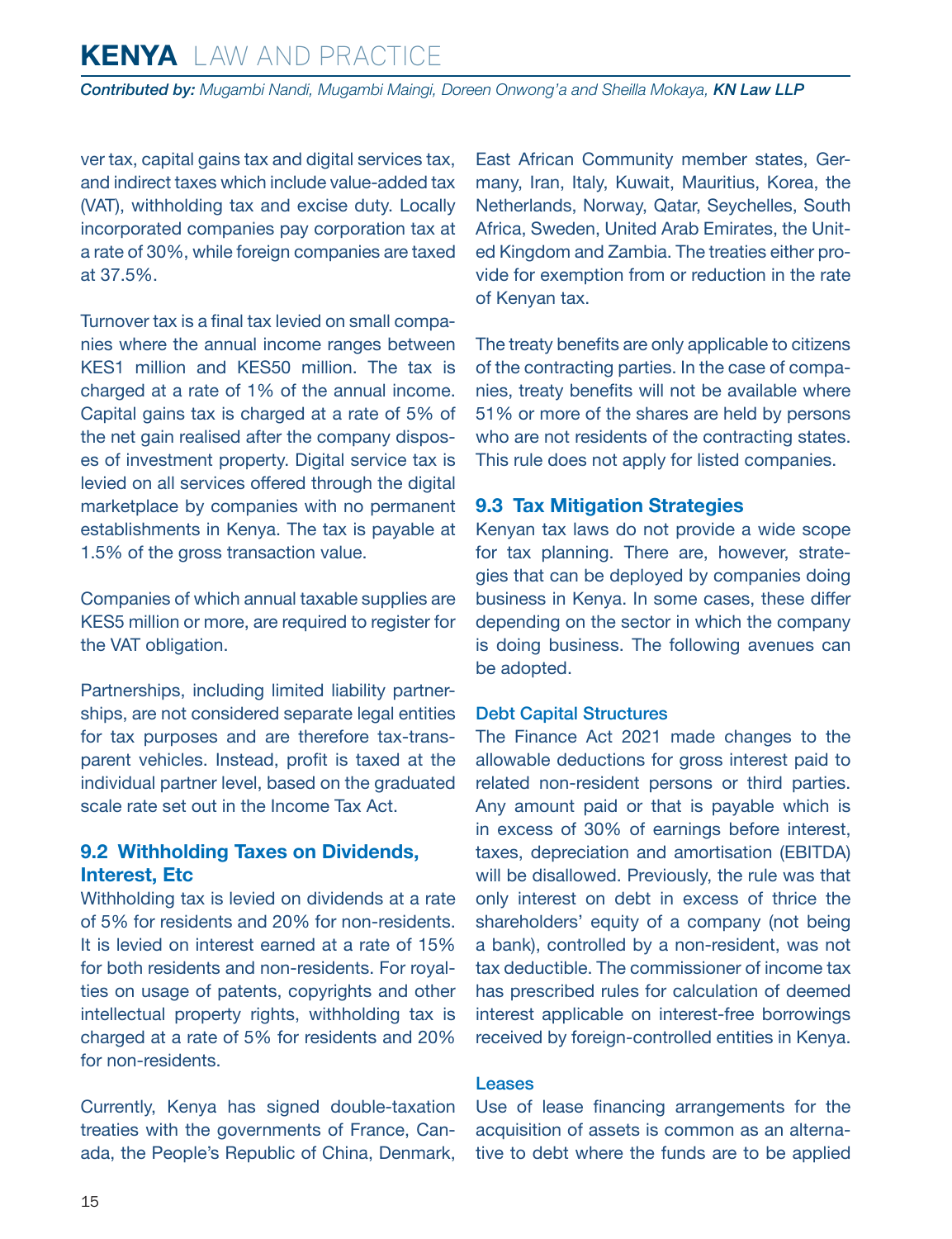<span id="page-15-0"></span>for an asset acquisition. Lease payments made under both capital and operating leases are tax deductible for the lessee.

#### Capital Investment Allowances

The Tax Laws (Amendment) Act, 2020 made significant changes to capital investment allowances. Previous investment deductions of 100% allowance on industrial buildings used for manufacture, as well as on hotels, were scrapped. The Finance Act 2021 has made additional changes to the Income Tax Act (ITA) on specific capital allowances rates and changed the method of claiming from a reducing balance basis, to a straight-line basis. This means the allowances are now claimable over shorter periods.

#### Setting up a Business in the Export Processing Zone (EPZ) or the Special Economic Zones (SEZ)

Companies licensed to operate within the EPZ and SEZ are granted certain tax advantages, including reduced tax rates.

#### Licensing and Transfer Pricing

The Income Tax (Transfer Pricing Rules), 2006 detail the applicable rules that govern transactions between related parties. They borrow heavily from the Organisation for Economic Co-operation and Development (OECD) Transfer Pricing Guidelines. Methods of charging for services or payment of licences have to conform to the rules on transfer pricing.

#### Offsetting Losses against Future Business Income

The Finance Act 2021 removed the ten-year limit on offsetting of taxable losses against future profits. There is no limit in place any more. In addition, the minimum tax rules introduced through the Finance Act, 2020 at the rate of 1% of gross turnover were declared unconstitutional by the High Court. The tax authorities have appealed the decision but no orders staying the

decision are in place, which effectively means that minimum tax rules are not in force.

#### Consolidation by Companies and Their Controlled Subsidiaries

Each company in a group is taxed as a separate entity in Kenya. There are no rules on controlled foreign companies. Companies that are managed and controlled in Kenya are considered resident for tax purposes. The ITA sets outs specific rules on permanent establishment status and tax residency. Restrictions do exist on deductibility of interest and foreign exchange losses of companies that are foreign controlled and thinly capitalised. Any dividends paid to non-residents and any overseas holding companies attract 15% withholding tax.

#### Double-Taxation Treaties

Double-taxation treaties are in place for a few countries (see **9.2 Withholding Taxes on Dividends, Interest, Etc**) which, based on the specific treaty, reduce the overall tax liability for a foreign company doing business in Kenya.

#### **9.4 Tax on Sale or Other Dispositions of FDI**

There are generally no specific exemptions available to foreign investors for the sale or disposal of interests. Existing exemptions apply to both local and foreign investors. The most common exemption is that gains on transfer of securities traded on the securities exchange are not subject to capital gains tax.

Blocker corporations are not registrable in Kenya.

#### **9.5 Anti-evasion Regimes**

Generally, all expenses incurred in the year of income are deductible from the company's income if they were incurred wholly and exclusively in the production of that income. However,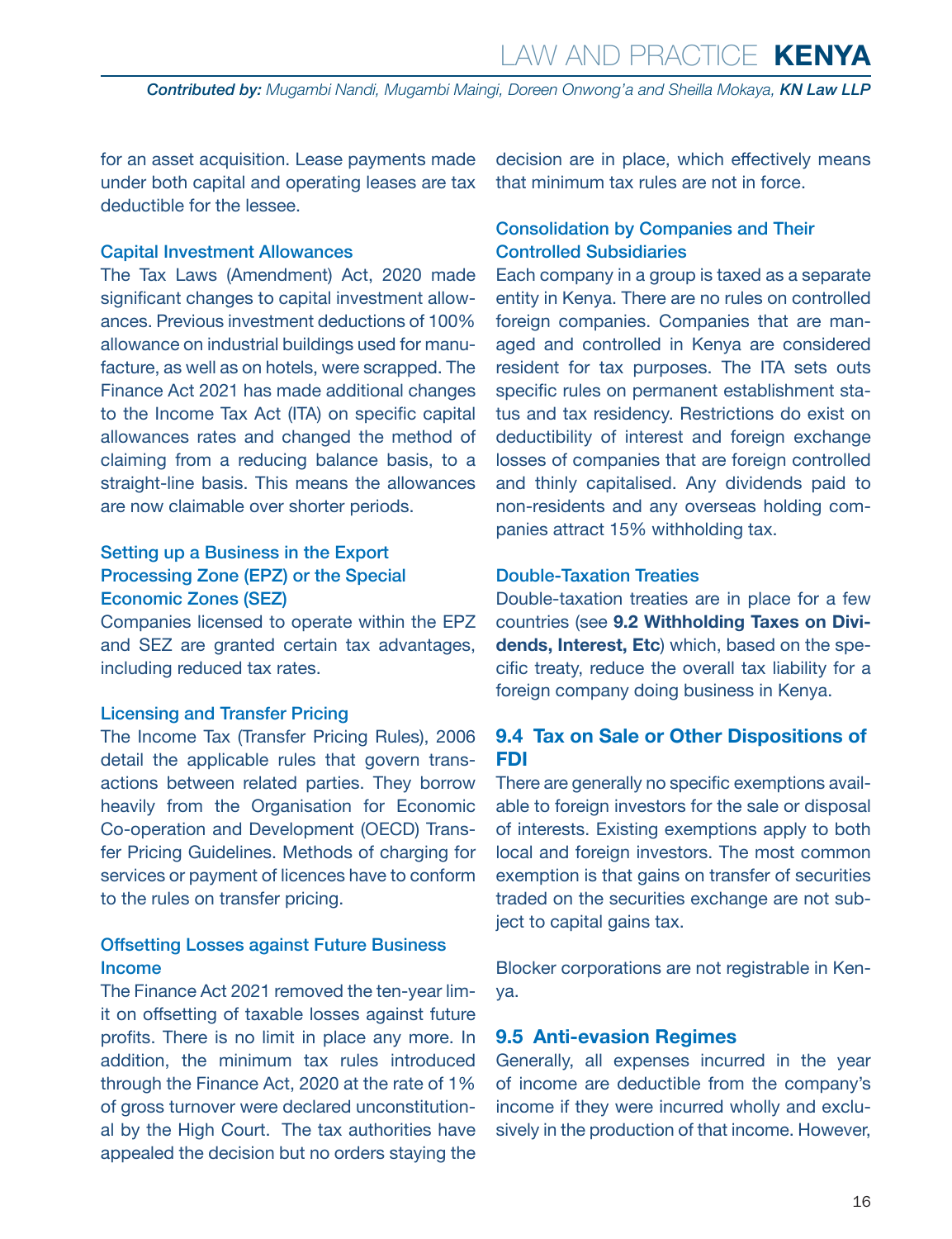<span id="page-16-0"></span>the following rules have been enacted to prevent tax evasion by companies.

#### Thin Capitalisation

Effective from 1 January 2022, interest paid on loans in excess of 30% of the earnings before interest, taxes, depreciation and amortisation of a resident company will not be deductible for tax purposes.

#### Transfer Pricing

Transfer pricing rules are applied in respect of non-resident entities trading with related resident entities or those with permanent establishments in Kenya, for the purposes of determining the arm's length prices of goods and services in such transactions. The Income Tax (Transfer Pricing) Rules, 2006 were enacted to prevent shifting of profits by multinationals. The amount ascertained to be the rightful profit if the transaction is conducted at arm's length will be subject to taxation.

## **1 0 . E M P L O Y M E N T A N D LABOUR**

#### **10.1 Employment and Labour Framework**

The main statutes governing employment and labour relations in Kenya are the Employment Act No 11 of 2007, the Labour Relations Act No 14 of 2007, the Labour Institutions Act No 12 of 2007, the Employment and Labour Relations Court Act No 20 of 2011, the Work Injury Benefits Act No 13 of 2007, and the Occupational Safety and Health Act No 15 of 2007. Kenya has also ratified various International Labour Organisation (ILO) treaties on non-discrimination, minimum age of work, forced labour, equal remuneration, the right to organise and collective bargaining.

#### Employment Act Provisions and Procedures

Employment contracts in Kenya are generally not contracts at will, as the Employment Act sets out minimum provisions that must be provided under contract as well as certain procedural requirements that must be followed during disciplinary proceedings, terminations and redundancies. It is important that these procedures are strictly followed to avoid any legal liability. Employees are also entitled, by law, to certain rights under the Employment Act including: paid annual leave of at least 21 working days, paid maternity leave of at least three months for female employees and 14 days for male employees, and paid sick leave of at least seven days. In addition, employees are entitled to at least one rest day in every period of seven days. The Act has also introduced a one-month pre-adoptive leave for employees who adopt children.

#### *The ELRC*

Disputes relating to employment and labour relations are determined by the Employment and Labour Relations Court (ELRC). The law also encourages alternative dispute resolution mechanisms, particularly conciliation, in the resolution of such disputes.

#### *Conditions of employment*

The Labour Institutions Act has established the General Wages Council which, from time to time, sets the minimum wage and other conditions of employment in respect of employees in various sectors. The Work Injury Benefits Act No 13 of 2007 provides for compensation to employees for work-related injuries and diseases contracted in the course of their employment. As provided in the constitution, employees have the right to participate in the formation of a trade union, to join a trade union or leave a trade union. The Labour Relations Act requires employers to recognise trade unions for the purposes of collective bargaining.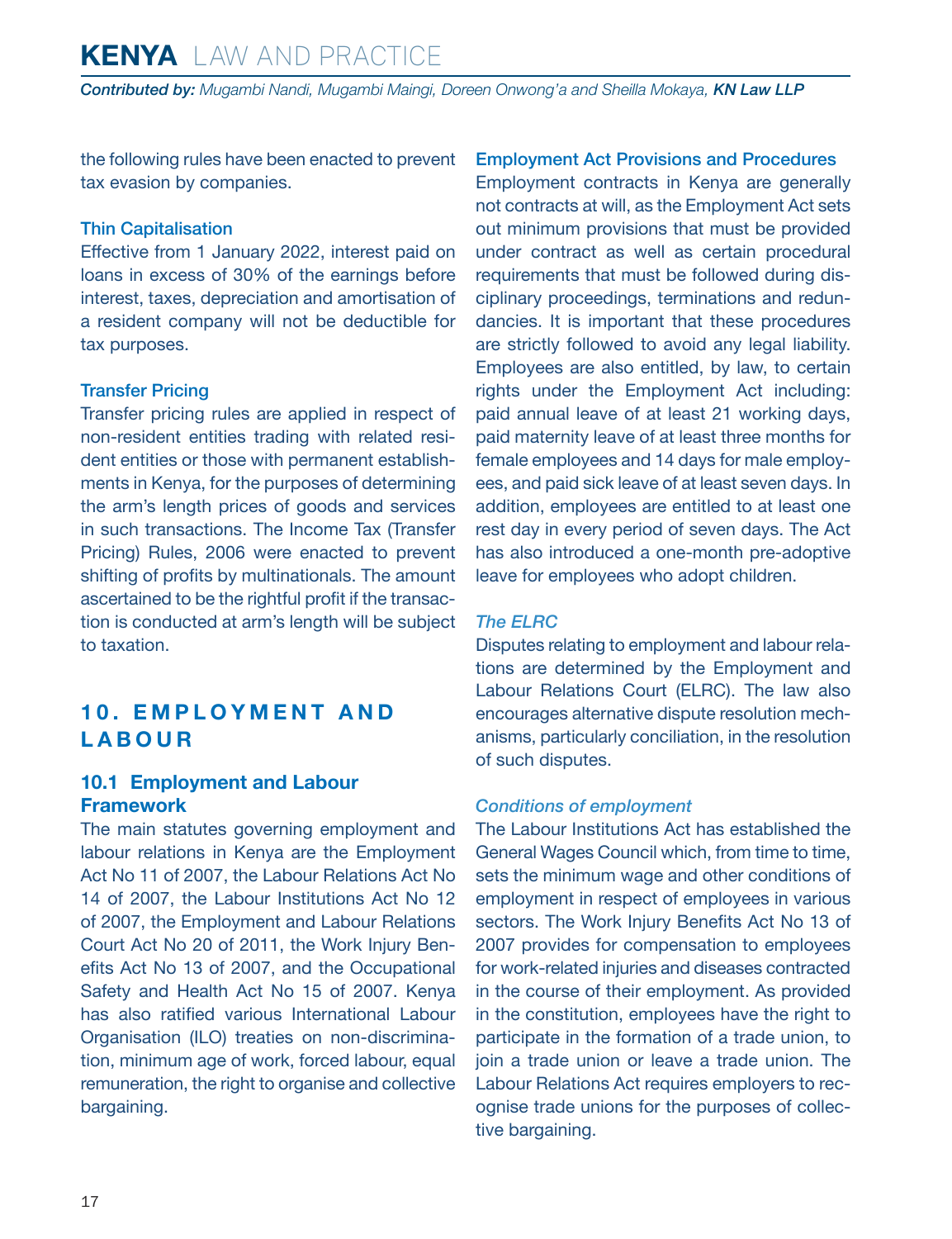#### <span id="page-17-0"></span>*Collective bargaining*

Collective bargaining is common in the public sector and industries that employ large numbers of individuals, such as horticulture and hotels. Trade unions and employers may conclude collective bargaining agreements (CBAs) setting out the terms and conditions of employment of the unionised employees. CBAs are binding on the parties and are enforceable upon registration by the ELRC. Additionally, the terms of a CBA are incorporated into the employment contracts of employees covered by the CBA. Where implemented, CBAs have been able to prevent industrial unrest.

#### **10.2 Employee Compensation**

The Employment Act requires employers to pay their employees in Kenyan currency and in cash, or into an account at a bank designated by the employee, or by cheque in favour of the employee. To attract and retain talent, companies, particularly in the private sector, provide an equity compensation package for the purposes of motivating employees and supplementing their monthly cash payments.

Employers are required to make contributions to the National Social Security Fund and the National Hospital Insurance Fund on behalf of their employees. They may provide additional retirement benefits to employees by making contributions to retirement benefit schemes regulated by the Retirement Benefits Authority. These contributions enjoy tax exemption to a capped level.

#### **10.3 Employment Protection**

Currently, Kenya does not have any law on the transfer of employees in the event of an acquisition or transfer of business. The CAK may however set conditions for retention of employees when approving a merger proposal.

The current practice is for the target to declare the employees redundant, after which, they sign new employment contracts with the acquiring entity. Accrued rights and benefits are not lost as a result of an acquisition or the change of control of an employer. It is not usual for CBAs to provide for employee rights during a merger transaction. However, certain common clauses, such as those on redundancy, could have an impact on how a merger transaction is implemented. In such cases, the company must comply with the terms of the CBA.

## **1 1 . I N T E L L E C T U A L PROPERTY AND DATA PROTECTION**

#### **11.1 Intellectual Property Considerations for Approval of FDI**

Foreign investments are not subject to mandatory screening in Kenya, except for the specific sectors mentioned in **8.1 Other Regimes**, and where the investments involve a merger or acquisition. In exceptional cases where a review is done, intellectual property does not form a material aspect of such reviews. However, the Competition Act prohibits the use of intellectual property rights in a manner that would prevent or distort competition, for instance, through exclusive licensing agreements and territorial restrictions.

#### **11.2 Intellectual Property Protections**

Kenya has strong intellectual property protections, provided for in the Copyright Act No 12 of 2001, the Trademarks Act Chapter 506, the Industrial Property Act No 3 of 2001, and the Seeds and Plant Varieties Act Chapter 326. Kenya is also a signatory of the Patent Convention Treaty and the Agreement on Trade-Related Aspects of Intellectual Property Rights ("TRIPS"). The rights protected under copyright apply automatically and do not need registra-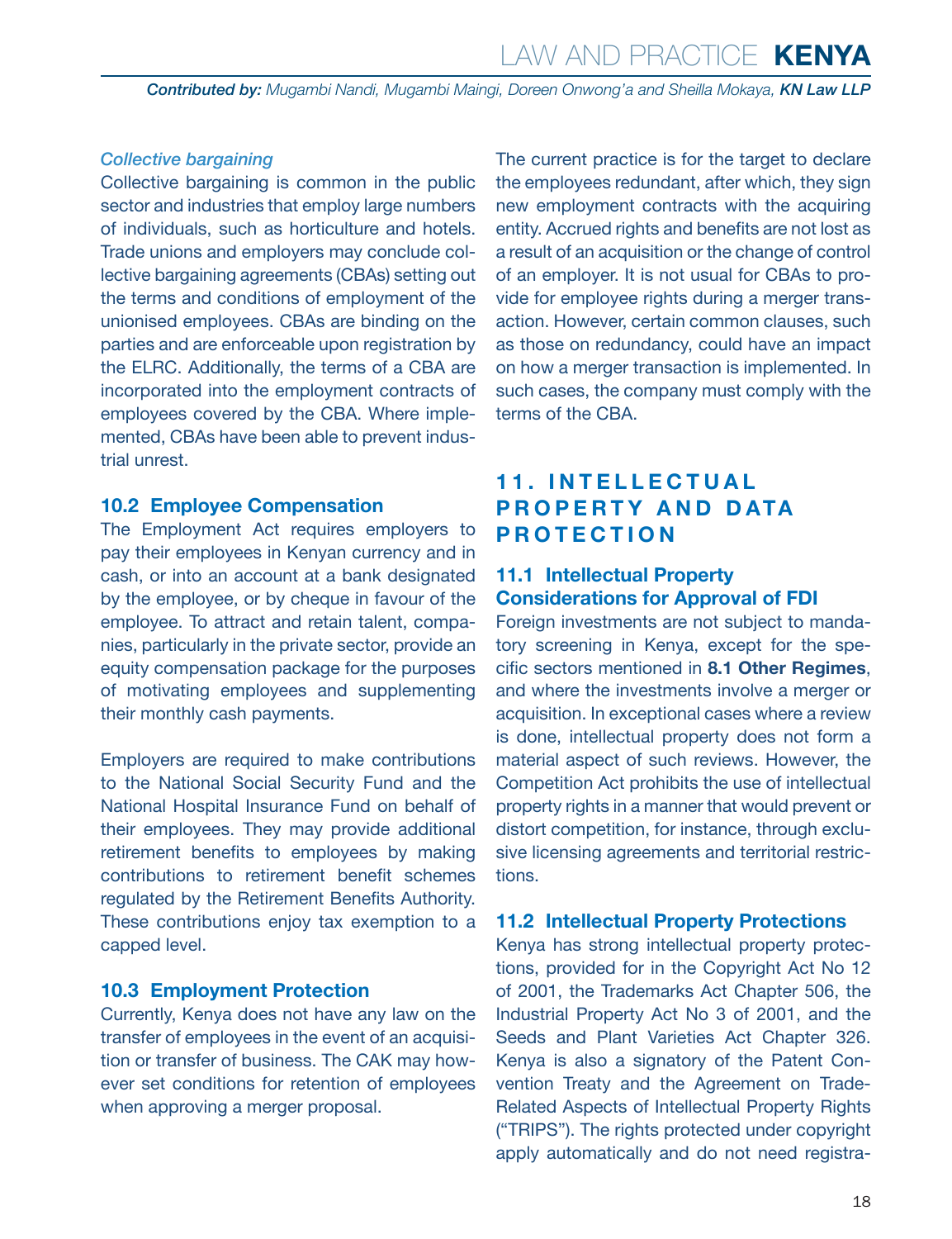<span id="page-18-0"></span>*Contributed by: Mugambi Nandi, Mugambi Maingi, Doreen Onwong'a and Sheilla Mokaya, KN Law LLP*

tion. Trade marks, industrial property rights and plant breeders' rights must be registered for intellectual property protections to apply. Intentional infringement of a patent, a registered utility model, an industrial design, a copyright or a registered trade mark constitutes an offence punishable under the law.

The intellectual property rights of owners may be limited only where public interest considerations such as national security, nutrition, health, environmental conservation, or the development of other vital sectors of the national economy so requires. In such cases, the responsible cabinet secretary may allow the government or authorised third parties to exploit the intellectual property upon payment of adequate compensation to its owner.

#### **11.3 Data Protection and Privacy Considerations**

The Data Protection Act No 24 of 2019 sets out the principles for processing of personal data, the rights of data subjects, and the obligations for data controllers and processors regarding the handling of personal data. The Act has extraterritorial application where the data subjects are in Kenya, regardless of where the data is being processed.

Data controllers and data processors, regardless of jurisdiction, must comply with the provisions of the Act when handling personal data. Non-compliance amounts to an offence punishable by a fine not exceeding KES3 million or an imprisonment term not exceeding ten years, or both. The data commissioner may also impose an administrative fine of up to KES5 million or 1% of the entity's annual turnover of the preceding financial year.

The Data Protection (General) Regulations, the Data Protection (Complaints Handling and Enforcement Procedures) Regulations (2021), and the Data Protection (Registration of Data Controllers and Data Processors) Regulations (2021) were published on 14 January 2022. The regulations lay down procedures for the registration of data processors and data controllers, among other provisions for the implementation of the Act. It is noteworthy that the right to privacy is a constitutional safeguard and, prior to the enactment of the Act, enforcements were made pursuant to the constitution.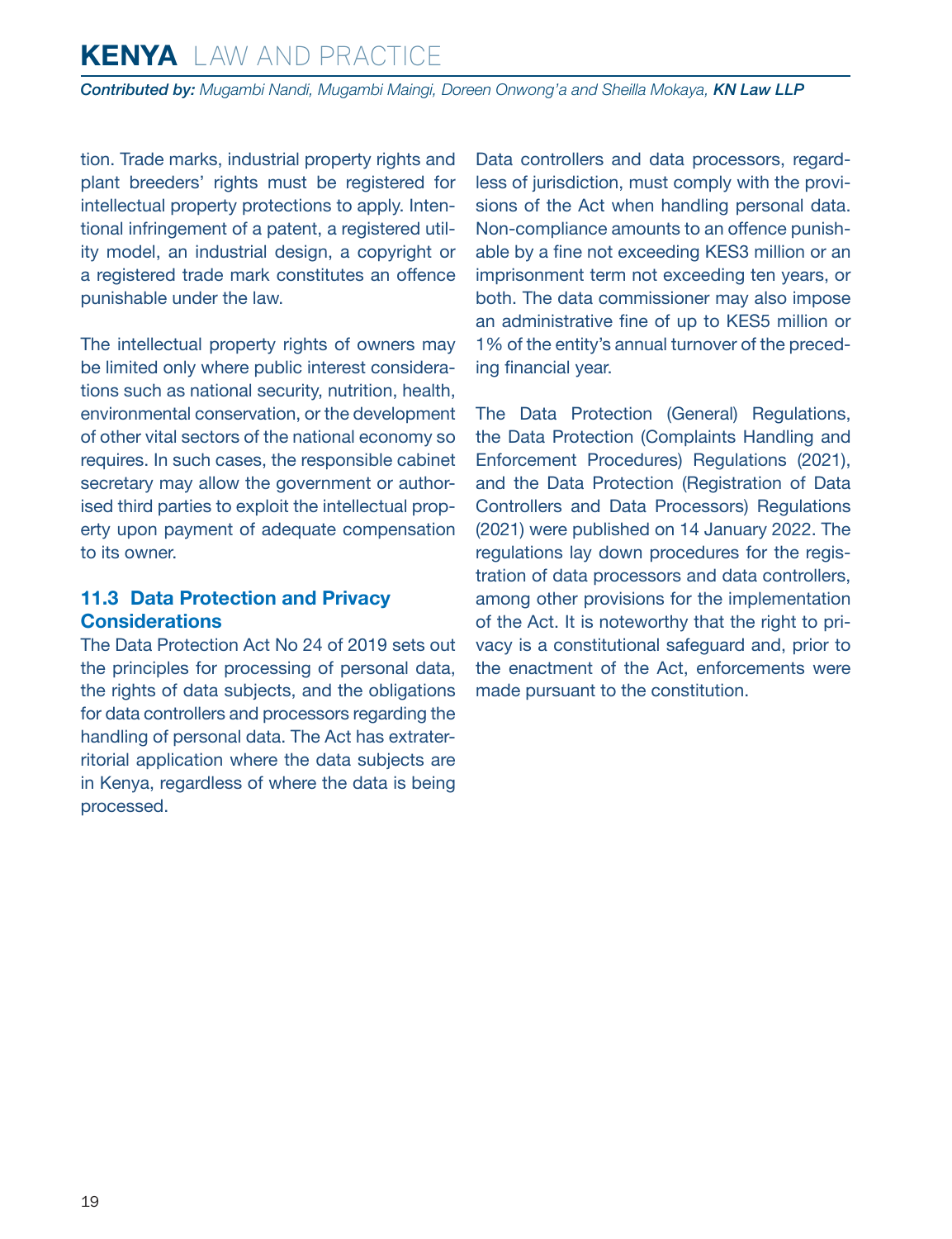# Law and Practice **KENYA**

*Contributed by: Mugambi Nandi, Mugambi Maingi, Doreen Onwong'a and Sheilla Mokaya, KN Law LLP*

**KN Law LLP** is a medium-sized specialist corporate and commercial law firm operating in Nairobi, with a regional reach across several jurisdictions. The firm also has a liaison office in London headed by a partner. KN Law LLP provides legal solutions, and comprehensive and sound advice on a range of areas including: capital markets, corporate finance, employment and retirement benefits law, private equity and corporate M&A, and real estate investments. The firm's recent experience includes advising in the acquisition and subsequent disposal of a majority stake in a fund manager with operations in Kenya and Uganda, giving legal advice in a USD200 million merger deal, acting in a multi-tranche note issuance facility of KES2 billion, giving legal advice in a KES4 billion Commercial Paper issue, and advising in the privatisation of four state-owned enterprises.

## <span id="page-19-0"></span>**AUTHORS**



**Mugambi Nandi is the founding** partner of KN Law LLP with over 20 years' experience. He has substantial legal and boardroom experience as in-house counsel, company secretary and member

of several corporate boards. He has been involved in M&A, private equity, capital markets, privatisations, corporate restructurings and corporate finance transactions valued at over KES100 billion. He is dual-qualified as an advocate of the High Court of Kenya and a solicitor of the senior courts of England and Wales. He is a member of the Law Society of Kenya, the East African Law Society, the Law Society of England and Wales, and the Institute of Certified Secretaries.



**Mugambi Maingi is a partner in** KN Law LLP who has over a decade of experience. Over the years, Mugambi has been involved in several complex financial and commercial

transactions including M&A, corporate restructurings and re-organisations, debt and equity capital-raising transactions, securitisations, retirement benefits and scheme administration, scheme conversions, general corporate commercial law and capital markets. Mugambi has also served as in-house counsel for a multinational corporation investing in insurance, pension and fund markets, and was the lead in-house legal adviser for a syndicated financing transaction worth KES5.5 billion. He is a member of the Law Society of Kenya and the East African Law Society.